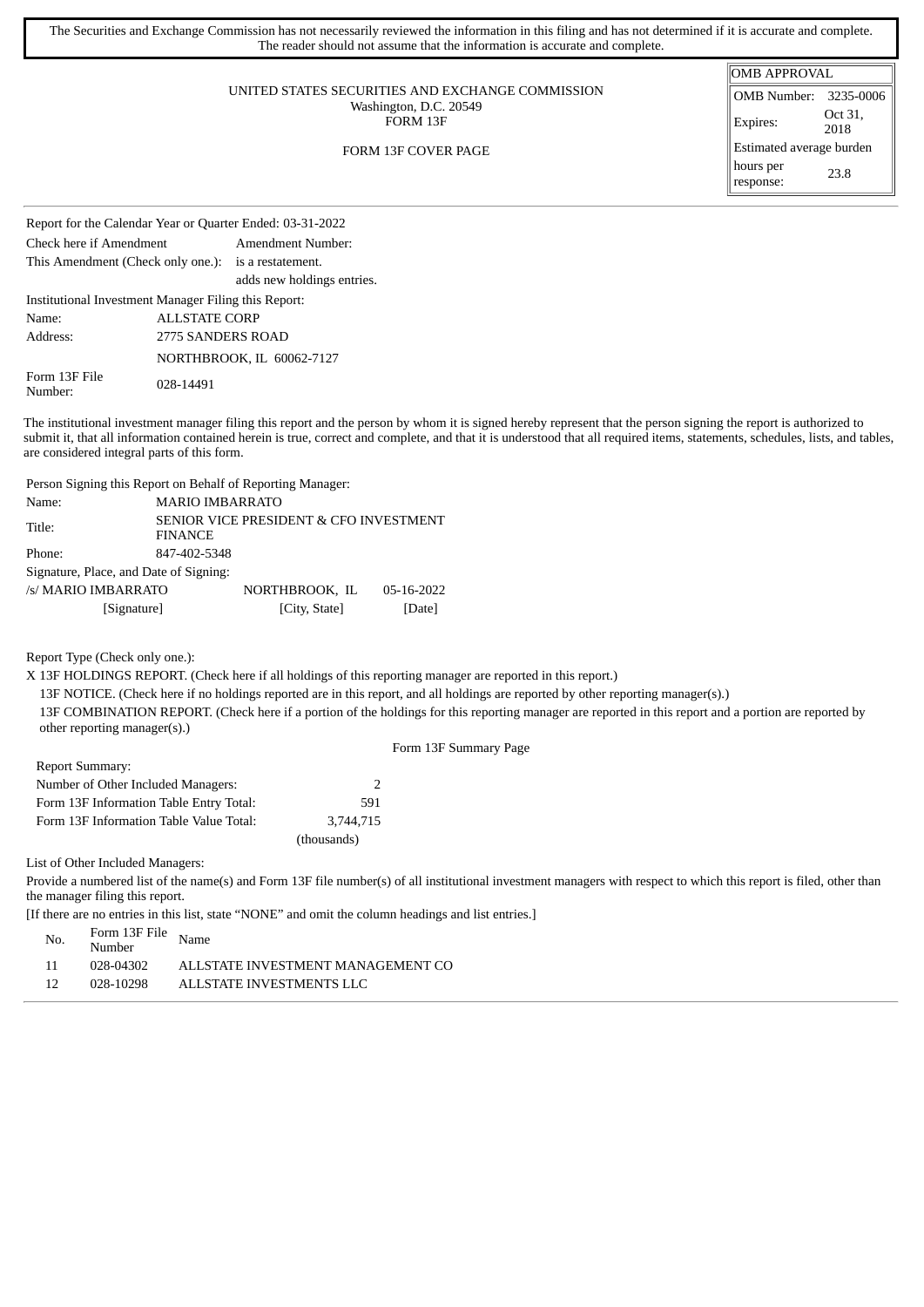The Securities and Exchange Commission has not necessarily reviewed the information in this filing and has not determined if it is accurate and complete. The reader should not assume that the information is accurate and complete.

## UNITED STATES SECURITIES AND EXCHANGE COMMISSION Washington, D.C. 20549 FORM 13F

## FORM 13F INFORMATION TABLE

| <b>OMB APPROVAL</b>      |                 |  |  |  |  |  |  |
|--------------------------|-----------------|--|--|--|--|--|--|
| <b>OMB Number:</b>       | 3235-0006       |  |  |  |  |  |  |
| Expires:                 | Oct 31,<br>2018 |  |  |  |  |  |  |
| Estimated average burden |                 |  |  |  |  |  |  |
| hours per<br>response:   | 23.8            |  |  |  |  |  |  |

| COLUMN <sub>1</sub>                                   | 2                        | <b>COLUMN COLUMN</b><br>3 | <b>COLUMN</b><br>4 | <b>COLUMN5</b>    |                     |          | <b>COLUMN6</b>          | COLUMN       | <b>COLUMN 8</b> |                         |                |
|-------------------------------------------------------|--------------------------|---------------------------|--------------------|-------------------|---------------------|----------|-------------------------|--------------|-----------------|-------------------------|----------------|
|                                                       |                          |                           | <b>VALUE</b>       | <b>SHRS</b><br>OR |                     | SH/ PUT/ | <b>INVESTMENT OTHER</b> |              |                 | <b>VOTING AUTHORITY</b> |                |
| <b>NAME OF ISSUER</b>                                 | TITLE OF<br><b>CLASS</b> | CUSIP                     | (x\$1000)          | PRN<br>AMT        |                     |          | PRN CALL DISCRETION     | MANAGER SOLE |                 | <b>SHARED NONE</b>      |                |
| <b>ISHARES CORE MSCI EAFE ETF</b>                     | EQU                      | 46432F842                 | 18,309             | 263,404           | <b>SH</b>           |          | <b>SOLE</b>             | 11           | 263,404         | $\mathbf{0}$            | $\overline{0}$ |
| ISHARES CORE MSCI EMERGING<br><b>MARKETS</b>          | EQU                      | 46434G103 6,065           |                    | 109,182           | SH                  |          | SOLE                    | 11           | 109,182 0       |                         | $\overline{0}$ |
| <b>SPDR S&amp;P ETF TRUST</b>                         | EQU                      | 78462F103                 | 70,057             | 155,118           | <b>SH</b>           |          | SOLE                    | 11           | 155,118         | - 0                     | $\overline{0}$ |
| <b>ISHARES TRUST ISHARES 5-10</b><br>YEA              | EQU                      | 464288638                 | 164.380            | 2,995,800 SH      |                     |          | SOLE                    | 11           | 2,995,800 0     |                         | $\mathbf{0}$   |
| <b>ISHARES TRUST ISHARES 1-5</b><br><b>YEAR</b>       | EQU                      | 464288646                 | 256,753            | 4,964,297 SH      |                     |          | SOLE                    | 11           | 4,964,297 0     |                         | $\mathbf{0}$   |
| ISHARES CORE S&P TOTAL U.S.<br><b>STOCK</b>           | EQU                      | 464287150                 | 42,273             | 418,798           | <b>SH</b>           |          | SOLE                    | 11           | 418,798         | $\overline{0}$          | $\overline{0}$ |
| ISHARES MSCI CANADA ETF                               | EQU                      | 464286509                 | 2,616              | 65,053            | SH                  |          | SOLE                    | 11           | 65,053          | $\mathbf{0}$            | $\overline{0}$ |
| ISHARES IBOXX USD HIGH<br>YIELD CORPO                 | EQU                      | 464288513                 | 146.588            | 1,781,360 SH      |                     |          | SOLE                    | 11           | 1,781,360 0     |                         | $\overline{0}$ |
| <b>ISHARES NATIONAL MUNI</b><br><b>BOND ETF</b>       | EQU                      | 464288414                 | 21,928             | 200,000           | <b>SH</b>           |          | SOLE                    | 11           | 200,000         | $\overline{0}$          | $\overline{0}$ |
| ISHARES CORE S&P 500 ETF                              | EQU                      | 464287200                 | 53,554             | 118,040           | SH                  |          | SOLE                    | 11           | 118,040         | $\overline{0}$          | $\overline{0}$ |
| ISHARES BROAD USD HIGH<br>YIELD CORPO                 | EQU                      | 46435U853 142,509         |                    | 3,667,235 SH      |                     |          | SOLE                    | 11           | 3,667,235 0     |                         | $\overline{0}$ |
| ISHARES MSCI EAFE INDEX<br><b>FUND</b>                | EQU                      | 464287465                 | 4,001              | 54,356            | SH                  |          | SOLE                    | 11           | 54,356          | $\bf{0}$                | $\mathbf{0}$   |
| ISHARES MSCI EMERGING MKT<br><b>INDEX TRADED FUND</b> | EQU                      | 464287234                 | 5,800              | 128,471           | <b>SH</b>           |          | <b>SOLE</b>             | 11           | 128,471         | $\mathbf{0}$            | $\mathbf{0}$   |
| AGNC INVESTMENT REIT CORP                             | EQU                      | 00123Q104 381             |                    | 29,110            | SH                  |          | <b>SOLE</b>             | 12           | 29,110          | $\mathbf{0}$            | $\Omega$       |
| <b>AES CORP</b>                                       | EQU                      | 00130H105 298             |                    | 11,567            | SH                  |          | <b>SOLE</b>             | 12           | 11,567          | $\mathbf{0}$            | $\overline{0}$ |
| AMC ENTERTAINMENT<br>HOLDINGS INC CLA                 | EQU                      | 00165C104 564             |                    | 22,896            | SH                  |          | SOLE                    | 12           | 22,896          | $\mathbf{0}$            | $\overline{0}$ |
| AT&T INC                                              | EQU                      | 00206R102 5,886           |                    | 249.104           | SH                  |          | <b>SOLE</b>             | 12           | 249.104         | $\mathbf{0}$            | $\mathbf{0}$   |
| <b>ABBVIE INC</b>                                     | EQU                      | 00287Y109 22,581          |                    | 139,292           | <b>SH</b>           |          | <b>SOLE</b>             | 12           | 139,292         | $\bf{0}$                | $\mathbf{0}$   |
| ACTIVISION BLIZZARD INC                               | EQU                      | 00507V109 3,970           |                    | 49,552            | SH                  |          | SOLE                    | 12           | 49,552          | $\mathbf{0}$            | $\mathbf{0}$   |
| <b>ADOBE INC</b>                                      | EQU                      | 00724F101 5.981           |                    | 13,128            | SH                  |          | <b>SOLE</b>             | 12           | 13,128          | $\boldsymbol{0}$        | $\mathbf{0}$   |
| ADVANCED AUTO PARTS INC.                              | EQU                      | 00751Y106 513             |                    | 2,479             | $\operatorname{SH}$ |          | $\operatorname{SOLE}$   | $12\,$       | 2,479           | $\mathbf 0$             | $\mathbf{0}$   |
| <b>AGILENT TECHNOLOGIES INC</b>                       | EQU                      | 00846U101 3,402           |                    | 25,707            | SH                  |          | <b>SOLE</b>             | 12           | 25,707          | $\mathbf{0}$            | $\overline{0}$ |
| <b>AKAMAI TECHNOLOGIES</b>                            | EQU                      | 00971T101 3,555           |                    | 29,780            | SH                  |          | SOLE                    | 12           | 29,780          | 0                       | $\overline{0}$ |
| ALNYLAM PHARMACEUTICALS<br><b>INC</b>                 | EQU                      | 02043Q107 1,319           |                    | 8,077             | SH                  |          | <b>SOLE</b>             | 12           | 8,077           | 0                       | 0              |
| ALPHABET INC CLASS C                                  | EQU                      | 02079K107 34,309          |                    | 12,284            | SH                  |          | <b>SOLE</b>             | 12           | 12,284          | $\boldsymbol{0}$        | $\overline{0}$ |
| ALPHABET INC CLASS A                                  | EQU                      | 02079K305 35,941          |                    | 12,922            | SH                  |          | <b>SOLE</b>             | 12           | 12,922          | $\mathbf{0}$            | $\Omega$       |
| ALTRIA GROUP INC.                                     | EQU                      | 02209S103 7,125           |                    | 136,369           | SH                  |          | <b>SOLE</b>             | 12           | 136,369         | $\bf{0}$                | $\overline{0}$ |
| AMERICAN HOMES RENT REIT<br>CLASS A                   | EQU                      | 02665T306 2,429           |                    | 60,677            | SH                  |          | SOLE                    | 12           | 60,677          | 0                       | 0              |
| <b>AMERICAN TOWER CORP</b>                            | EQU                      | 03027X100 6,824           |                    | 27,162            | SH                  |          | <b>SOLE</b>             | 12           | 27,162          | $\boldsymbol{0}$        | $\overline{0}$ |
| AMERIPRISE FINL INC                                   | EQU                      | 03076C106 507             |                    | 1,688             | SH                  |          | <b>SOLE</b>             | 12           | 1,688           | $\boldsymbol{0}$        | $\overline{0}$ |
| ANSYS INC                                             | EQU                      | 03662Q105 3,534           |                    | 11,125            | SH                  |          | <b>SOLE</b>             | 12           | 11,125          | 0                       | $\Omega$       |
| ARAMARK                                               | EQU                      | 03852U106 1,573           |                    | 41,822            | SH                  |          | <b>SOLE</b>             | 12           | 41,822          | 0                       | $\overline{0}$ |
| <b>BAKER HUGHES CO</b>                                | EQU                      | 05722G100 721             |                    | 19,798            | SH                  |          | SOLE                    | 12           | 19,798          | $\boldsymbol{0}$        | $\overline{0}$ |
| BIOMARIN PHARMACEUTICAL<br><b>INC</b>                 | EQU                      | 09061G101 778             |                    | 10,097            | SH                  |          | SOLE                    | 12           | 10,097          | 0                       | 0              |
| <b>BIOGEN INC</b>                                     | EQU                      | 09062X103 1,594           |                    | 7,568             | SH                  |          | <b>SOLE</b>             | 12           | 7,568           | $\boldsymbol{0}$        | $\overline{0}$ |
| <b>BLACKROCK INC</b>                                  | EQU                      | 09247X101 5,899           |                    | 7,720             | SH                  |          | $\operatorname{SOLE}$   | 12           | 7,720           | 0                       | 0              |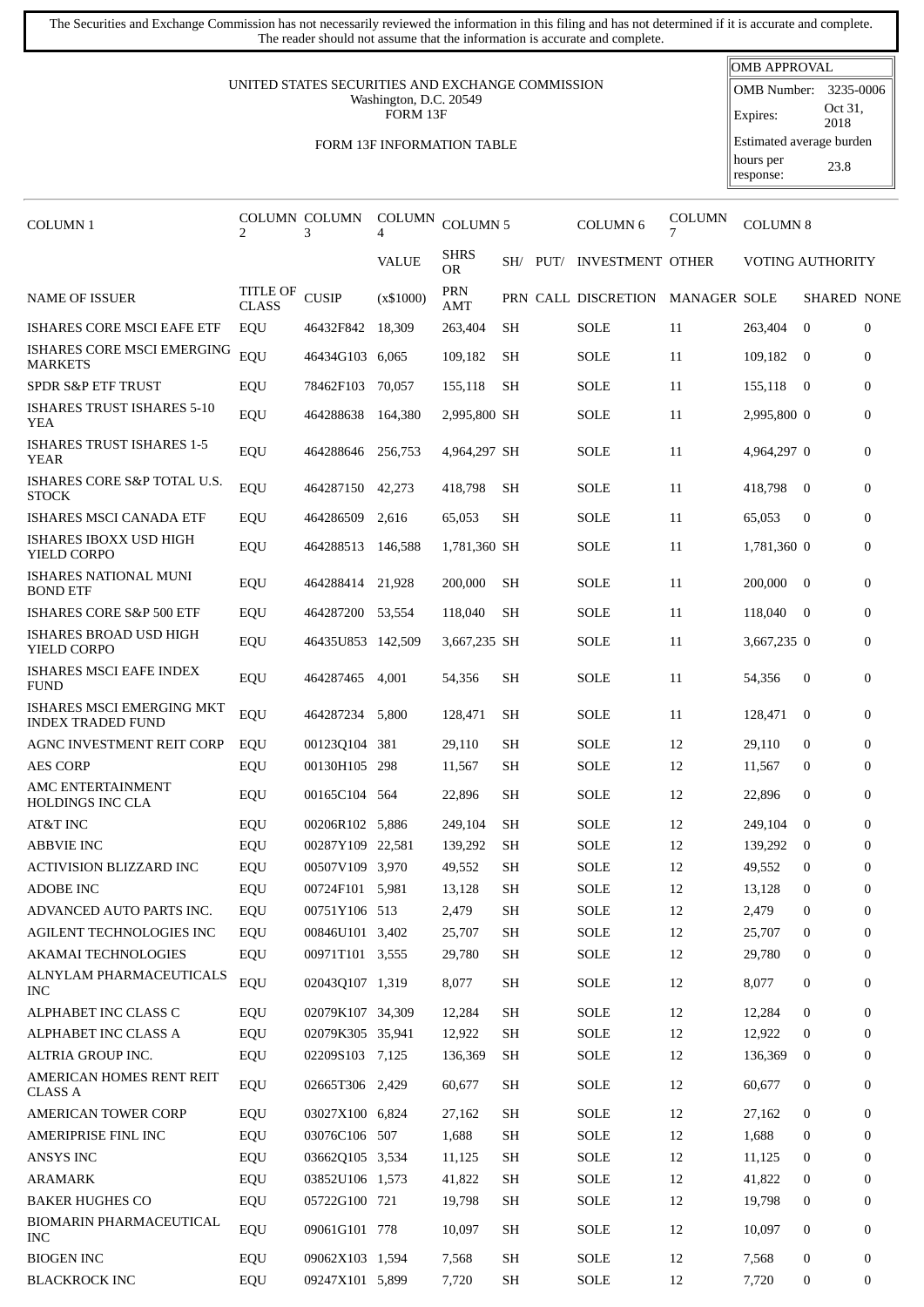| <b>BOOKING HOLDINGS INC</b>                         | EQU | 09857L108 4,500  |       | 1,916   | SН        | SOLE        | 12 | 1,916   | $\mathbf{0}$     | $\boldsymbol{0}$ |
|-----------------------------------------------------|-----|------------------|-------|---------|-----------|-------------|----|---------|------------------|------------------|
| <b>BROADRIDGE FINANCIAL</b><br>SOLUTIONS            | EQU | 11133T103 1,809  |       | 11,620  | SH        | <b>SOLE</b> | 12 | 11,620  | $\mathbf{0}$     | $\boldsymbol{0}$ |
| <b>BROADCOM INC</b>                                 | EQU | 11135F101 20,665 |       | 32,818  | SH        | <b>SOLE</b> | 12 | 32,818  | $\mathbf{0}$     | 0                |
| <b>CBRE GROUP INC</b>                               | EQU | 12504L109 1,098  |       | 11,996  | SH        | <b>SOLE</b> | 12 | 11,996  | $\mathbf{0}$     | $\boldsymbol{0}$ |
| <b>CDW CORP/DE</b>                                  | EQU | 12514G108 808    |       | 4,517   | SH        | <b>SOLE</b> | 12 | 4,517   | $\mathbf{0}$     | $\boldsymbol{0}$ |
| C.H. ROBINSON WORLDWIDE<br><b>INC</b>               | EQU | 12541W209 938    |       | 8,706   | <b>SH</b> | <b>SOLE</b> | 12 | 8,706   | $\mathbf{0}$     | $\boldsymbol{0}$ |
| <b>CME GROUP INC.</b>                               | EQU | 12572Q105 5,195  |       | 21,842  | SH        | <b>SOLE</b> | 12 | 21,842  | $\mathbf{0}$     | $\boldsymbol{0}$ |
| <b>CAPITAL ONE FINL CORP</b>                        | EQU | 14040H105 2.538  |       | 19,328  | SH        | <b>SOLE</b> | 12 | 19,328  | $\mathbf{0}$     | $\boldsymbol{0}$ |
| CARDINAL HEALTH INC                                 | EQU | 14149Y108 1,741  |       | 30,699  | SH        | <b>SOLE</b> | 12 | 30,699  | $\Omega$         | $\boldsymbol{0}$ |
| <b>CENTENE CORP</b>                                 | EQU | 15135B101 4,132  |       | 49,085  | SH        | <b>SOLE</b> | 12 | 49,085  | $\mathbf{0}$     | $\boldsymbol{0}$ |
| CENTERPOINT ENERGY INC                              | EQU | 15189T107 1,658  |       | 54,117  | SH        | <b>SOLE</b> | 12 | 54,117  | 0                | $\boldsymbol{0}$ |
| <b>CHARTER COMMUNICATIONS</b><br>INC CLASS A        | EQU | 16119P108        | 2,928 | 5,367   | <b>SH</b> | <b>SOLE</b> | 12 | 5,367   | $\mathbf{0}$     | $\boldsymbol{0}$ |
| <b>CHENIERE ENERGY INC</b>                          | EQU | 16411R208 1.227  |       | 8,852   | <b>SH</b> | <b>SOLE</b> | 12 | 8,852   | $\mathbf{0}$     | $\boldsymbol{0}$ |
| CISCO SYS INC                                       | EQU | 17275R102 9,502  |       | 170,403 | SH        | <b>SOLE</b> | 12 | 170,403 | 0                | $\boldsymbol{0}$ |
| <b>COMCAST CORP NEW CL A</b>                        | EQU | 20030N101 4.833  |       | 103,224 | SH        | <b>SOLE</b> | 12 | 103.224 | $\mathbf{0}$     | 0                |
| CONOCOPHILLIPS                                      |     | 20825C104 6,227  |       |         | <b>SH</b> | <b>SOLE</b> | 12 |         | $\mathbf{0}$     | $\boldsymbol{0}$ |
|                                                     | EQU |                  |       | 62,271  |           |             |    | 62,271  |                  |                  |
| <b>CONSTELLAT ION BRANDS INC</b><br>CL A            | EQU | 21036P108        | 1,790 | 7,771   | SH        | <b>SOLE</b> | 12 | 7,771   | $\mathbf{0}$     | 0                |
| <b>CORTEVA INC</b>                                  | EQU | 22052L104 3,681  |       | 64,046  | SH        | <b>SOLE</b> | 12 | 64,046  | $\mathbf{0}$     | $\boldsymbol{0}$ |
| COSTCO WHS L CORP NEW COM EQU                       |     | 22160K105 16,472 |       | 28,605  | SH        | <b>SOLE</b> | 12 | 28,605  | $\mathbf{0}$     | 0                |
| <b>COSTAR GROUP INC</b>                             | EQU | 22160N109 1,956  |       | 29,367  | SН        | SOLE        | 12 | 29,367  | $\mathbf{0}$     | $\boldsymbol{0}$ |
| <b>CROWN CASTLE</b><br><b>INTERNATIONAL REIT CO</b> | EQU | 22822V101 2,539  |       | 13,754  | <b>SH</b> | <b>SOLE</b> | 12 | 13,754  | $\mathbf{0}$     | $\mathbf{0}$     |
| D R HORTON INC COM                                  | EQU | 23331A109 1,267  |       | 17,004  | SH        | <b>SOLE</b> | 12 | 17,004  | $\mathbf{0}$     | $\boldsymbol{0}$ |
| <b>DAVITA HEALTHCARE</b><br>PARTNERS INC            | EQU | 23918K108 1,367  |       | 12,089  | SH        | <b>SOLE</b> | 12 | 12,089  | $\mathbf{0}$     | $\boldsymbol{0}$ |
| DELL TECHNOLOGIES WHEN<br><b>ISSUED INC</b>         | EQU | 24703L202 278    |       | 5,532   | SH        | <b>SOLE</b> | 12 | 5,532   | $\mathbf{0}$     | $\boldsymbol{0}$ |
| DENTSPLY SIRONA INC                                 | EQU | 24906P109        | 634   | 12,874  | SH        | <b>SOLE</b> | 12 | 12,874  | $\mathbf{0}$     | $\boldsymbol{0}$ |
| DEVON ENERGY CORP.                                  | EQU | 25179M103 1,487  |       | 25,141  | SH        | <b>SOLE</b> | 12 | 25.141  | 0                | 0                |
| DIAMONDBACK ENERGY INC                              | EQU | 25278X109 599    |       | 4,368   | SH        | <b>SOLE</b> | 12 | 4,368   | 0                | $\boldsymbol{0}$ |
| DISCOVERY COMMUNICATIONS<br>CL C                    | EQU | 25470F302 998    |       | 39,954  | SH        | SOLE        | 12 | 39,954  | $\mathbf{0}$     | $\boldsymbol{0}$ |
| DISH NETWORK CORP                                   | EQU | 25470M109 288    |       | 9,097   | SH        | <b>SOLE</b> | 12 | 9,097   | $\mathbf{0}$     | $\boldsymbol{0}$ |
| DOMINION ENERGY INC                                 | EQU | 25746U109 5,160  |       | 60,733  | <b>SH</b> | <b>SOLE</b> | 12 | 60,733  | $\mathbf{0}$     | 0                |
| DOMINIOS PIZZA INC                                  | EQU | 25754A201 1,082  |       | 2,658   | SH        | <b>SOLE</b> | 12 | 2,658   | $\boldsymbol{0}$ | $\mathbf{0}$     |
| DUKE ENERGY HLDG CORP                               | EQU | 26441C204 808    |       | 7,233   | SH        | SOLE        | 12 | 7,233   | $\mathbf{0}$     | $\mathbf{0}$     |
| DUPONT DE NEMOURS INC                               | EQU | 26614N102 1,711  |       | 23,253  | SH        | SOLE        | 12 | 23,253  | $\boldsymbol{0}$ | 0                |
| EOG RESOUR CES INC COM                              | EQU | 26875P101 1,872  |       | 15,703  | SH        | SOLE        | 12 | 15,703  | $\mathbf{0}$     | $\mathbf{0}$     |
| <b>ENTERGY CORP</b>                                 | EQU | 29364G103 1,933  |       | 16,558  | SH        | SOLE        | 12 | 16,558  | $\mathbf{0}$     | $\boldsymbol{0}$ |
| EPAM SYSTEMS INC                                    | EQU | 29414B104 975    |       | 3,286   | SH        | <b>SOLE</b> | 12 | 3,286   | $\mathbf{0}$     | 0                |
| <b>EQUINIX REIT INC</b>                             | EQU | 29444U700 9,233  |       | 12,450  | <b>SH</b> | SOLE        | 12 | 12,450  | $\boldsymbol{0}$ | $\mathbf{0}$     |
| EQUITY LIFESTYLE PROPERTIES EQU                     |     | 29472R108 3,498  |       | 45,733  | SH        | SOLE        | 12 | 45,733  | $\mathbf{0}$     | $\mathbf{0}$     |
| EQUITY RESIDENTIAL SH BEN<br>IN T                   | EQU | 29476L107 4,940  |       | 54,941  | SH        | SOLE        | 12 | 54,941  | $\mathbf{0}$     | 0                |
| ERIE IDEMNITY CO CL A                               | EQU | 29530P102 346    |       | 1,966   | SH        | SOLE        | 12 | 1,966   | $\boldsymbol{0}$ | 0                |
| ETSY INC                                            | EQU | 29786A106 1,409  |       | 11,334  | SH        | SOLE        | 12 | 11,334  | $\mathbf{0}$     | $\mathbf{0}$     |
| <b>EVERSOURCE ENERGY</b>                            | EQU | 30040W108 988    |       | 11,204  | SH        | SOLE        | 12 | 11,204  | $\mathbf{0}$     | $\mathbf{0}$     |
| <b>EXELON CORP COM</b>                              |     | 30161N101 3,989  |       | 83,760  | SH        | SOLE        | 12 | 83,760  | $\mathbf{0}$     | 0                |
|                                                     | EQU |                  |       |         |           |             |    |         |                  |                  |
| EXPEDIA IN C DEL COM                                | EQU | 30212P303 2,074  |       | 10,601  | SH        | SOLE        | 12 | 10,601  | $\mathbf{0}$     | $\boldsymbol{0}$ |
| EXTRA SPACE STORAGE INC                             | EQU | 30225T102 403    |       | 1,959   | <b>SH</b> | SOLE        | 12 | 1,959   | $\mathbf{0}$     | $\mathbf{0}$     |
| <b>EXXON MOBIL CORP</b>                             | EQU | 30231G102 26,900 |       | 325,706 | <b>SH</b> | SOLE        | 12 | 325,706 | $\bf{0}$         | 0                |
| FACEBOOK INC                                        | EQU | 30303M102 22,005 |       | 98,961  | SH        | SOLE        | 12 | 98,961  | 0                | 0                |
| <b>FEDEX CORP</b>                                   | EQU | 31428X106 2,552  |       | 11,027  | SH        | <b>SOLE</b> | 12 | 11,027  | 0                | $\mathbf{0}$     |
| FIDELITY N ATL INFORMATION<br><b>SVC COM</b>        | EQU | 31620M106 1,333  |       | 13,272  | SH        | <b>SOLE</b> | 12 | 13,272  | $\mathbf{0}$     | $\mathbf{0}$     |
| <b>FNF GROUP INC</b>                                | EQU | 31620R303 557    |       | 11,402  | SH        | <b>SOLE</b> | 12 | 11,402  | $\mathbf{0}$     | $\boldsymbol{0}$ |
| FIRST REPUBLIC BANK                                 | EQU | 33616C100        | 566   | 3,489   | SH        | <b>SOLE</b> | 12 | 3,489   | $\mathbf{0}$     | 0                |
| <b>FORTIVE CORP</b>                                 | EQU | 34959J108        | 427   | 7,012   | SH        | SOLE        | 12 | 7,012   | 0                | 0                |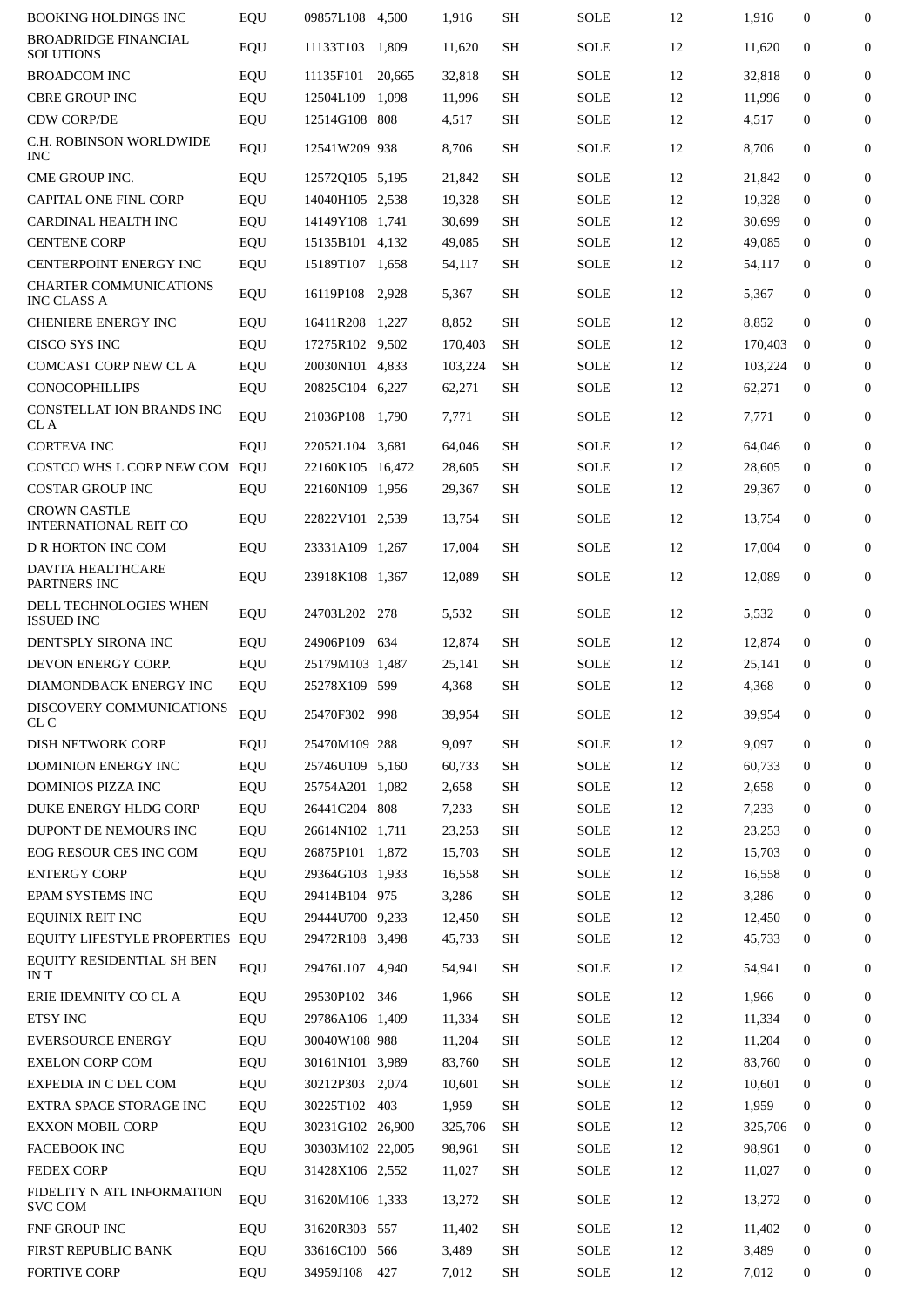| FORTUNE BRANDS HOME AND<br><b>SECURITY INC</b> | EQU | 34964C106 340    |       | 4,575   | SH        | <b>SOLE</b> | 12 | 4,575   | $\mathbf{0}$     | $\boldsymbol{0}$ |
|------------------------------------------------|-----|------------------|-------|---------|-----------|-------------|----|---------|------------------|------------------|
| FREEPORT MCMORAN INC                           | EQU | 35671D857 3,416  |       | 68.669  | SH        | SOLE        | 12 | 68.669  | $\mathbf{0}$     | $\boldsymbol{0}$ |
| <b>GAMING AND LEISURE</b><br>PROPERTIES INC    | EQU | 36467J108        | 5,020 | 106,974 | SH        | SOLE        | 12 | 106,974 | $\mathbf{0}$     | 0                |
| <b>GENERAL MOTORS CO</b>                       | EQU | 37045V100 1.420  |       | 32,459  | SH        | SOLE        | 12 | 32,459  | $\mathbf{0}$     | $\mathbf{0}$     |
| <b>GLOBAL PAYMENTS INC.</b>                    | EQU | 37940X102 2,158  |       | 15,769  | SH        | SOLE        | 12 | 15,769  | $\mathbf{0}$     | $\boldsymbol{0}$ |
| <b>GOLDMAN SA CHS GROUP INC</b>                | EQU | 38141G104 4,475  |       | 13,556  | SH        | SOLE        | 12 | 13,556  | $\mathbf{0}$     | $\mathbf{0}$     |
| <b>GUIDEWIRE SOFTWARE INC</b>                  | EQU | 40171V100 666    |       | 7,041   | SH        | <b>SOLE</b> | 12 | 7,041   | $\mathbf{0}$     | $\mathbf{0}$     |
| <b>HCA Healthcare Inc</b>                      | EQU | 40412C101 2,024  |       | 8,076   | <b>SH</b> | <b>SOLE</b> | 12 | 8,076   | $\mathbf{0}$     | $\mathbf{0}$     |
| HP INC                                         | EQU | 40434L105 3,424  |       | 94,322  | SH        | <b>SOLE</b> | 12 | 94,322  | $\mathbf{0}$     | $\mathbf{0}$     |
| <b>HESS CORP</b>                               | EQU | 42809H107 887    |       | 8,288   | SH        | SOLE        | 12 | 8,288   | $\mathbf{0}$     | $\mathbf{0}$     |
| <b>HEWLETT PACKARD</b><br><b>ENTERPRISE</b>    | EQU | 42824C109 1,842  |       | 110,237 | <b>SH</b> | <b>SOLE</b> | 12 | 110,237 | $\mathbf{0}$     | 0                |
| <b>HILTON WORLDWIDE</b><br><b>HOLDINGS INC</b> | EQU | 43300A203 1,902  |       | 12,535  | SH        | SOLE        | 12 | 12,535  | $\mathbf{0}$     | 0                |
| <b>HOST HOTELS &amp; RESORTS INC</b>           | EQU | 44107P104 1.934  |       | 99,546  | SH        | <b>SOLE</b> | 12 | 99,546  | $\mathbf{0}$     | 0                |
| <b>IPG PHOTONICS CORP</b>                      | EQU | 44980X109 960    |       | 8,746   | SН        | SOLE        | 12 | 8,746   | $\mathbf{0}$     | $\mathbf{0}$     |
| <b>IDEX CORP</b>                               | EQU | 45167R104 2,191  |       | 11,427  | SH        | <b>SOLE</b> | 12 | 11,427  | $\mathbf{0}$     | $\mathbf{0}$     |
| <b>IDEXX LABS CORP</b>                         | EQU | 45168D104 4,329  |       | 7,913   | <b>SH</b> | <b>SOLE</b> | 12 | 7,913   | $\mathbf{0}$     | 0                |
| <b>INCYTE CORPORATION</b>                      | EQU | 45337C102 1,105  |       | 13,914  | SH        | SOLE        | 12 | 13,914  | $\mathbf{0}$     | $\mathbf{0}$     |
| INTERCONTINENTALEXCHANGE<br><b>GROUP INC</b>   | EQU | 45866F104        | 2,490 | 18,850  | SH        | SOLE        | 12 | 18,850  | $\mathbf{0}$     | $\mathbf{0}$     |
| <b>INTUITIVE SURGICAL INC</b>                  | EQU | 46120E602 5,945  |       | 19,706  | SH        | <b>SOLE</b> | 12 | 19,706  | $\mathbf{0}$     | $\mathbf{0}$     |
| <b>INVITATION HOMES INC</b>                    | EQU | 46187W107 5,480  |       | 136,374 | <b>SH</b> | SOLE        | 12 | 136,374 | $\bf{0}$         | $\mathbf{0}$     |
| <b>IQVIA HOLDINGS INC</b>                      | EQU | 46266C105 1,856  |       | 8,029   | SH        | <b>SOLE</b> | 12 | 8,029   | $\mathbf{0}$     | $\mathbf{0}$     |
| <b>ISHARES CORE MSCI EAFE ETF</b>              | EQU | 46432F842 16,263 |       | 233,966 | SH        | <b>SOLE</b> | 12 | 233,966 | $\bf{0}$         | $\mathbf{0}$     |
| ISHARES CORE MSCI EMERGING<br><b>MARKETS</b>   | EQU | 46434G103 9,761  |       | 175,711 | <b>SH</b> | <b>SOLE</b> | 12 | 175,711 | $\mathbf{0}$     | $\mathbf{0}$     |
| JP MORGAN CHASE & CO                           | EQU | 46625H100 12,533 |       | 91,936  | SH        | <b>SOLE</b> | 12 | 91.936  | $\mathbf{0}$     | $\mathbf{0}$     |
| JONES LANG LASALLE INC.                        | EQU | 48020Q107 389    |       | 1,624   | SH        | <b>SOLE</b> | 12 | 1,624   | $\mathbf{0}$     | 0                |
| KKR AND CO INC CLASS A                         | EQU | 48251W104 1,088  |       | 18,606  | SH        | <b>SOLE</b> | 12 | 18,606  | $\mathbf{0}$     | $\mathbf{0}$     |
| <b>KEURIG DR PEPPER INC</b>                    | EQU | 49271V100 2,174  |       | 57,366  | SH        | <b>SOLE</b> | 12 | 57,366  | $\mathbf{0}$     | 0                |
| <b>KEYSIGHT TECHNOLOGIES</b>                   |     | 49338L103 349    |       | 2,208   | SH        | <b>SOLE</b> | 12 | 2,208   | $\Omega$         | $\mathbf{0}$     |
|                                                | EQU |                  |       |         |           |             |    |         |                  |                  |
| KINDER MORGAN INC DEL                          | EQU | 49456B101 774    |       | 40,955  | SH        | <b>SOLE</b> | 12 | 40,955  | $\boldsymbol{0}$ | $\mathbf{0}$     |
| <b>LABORATORY CORP AMER</b><br><b>HLDGS</b>    | EQU | 50540R409 829    |       | 3,144   | SH        | <b>SOLE</b> | 12 | 3,144   | $\mathbf{0}$     | 0                |
| LIFE STORAGE INC                               | EQU | 53223X107 2,685  |       | 19,122  | SH        | <b>SOLE</b> | 12 | 19,122  | $\mathbf{0}$     | $\mathbf{0}$     |
| <b>MSCI INC A</b>                              | EQU | 55354G100 1,550  |       | 3,083   | SH        | SOLE        | 12 | 3,083   | $\mathbf{0}$     | 0                |
| MARATHON PETROLEUM CORP                        | EQU | 56585A102 1,186  |       | 13,868  | SH        | <b>SOLE</b> | 12 | 13,868  | $\boldsymbol{0}$ | $\overline{0}$   |
| MASTERCARD INC CLASS A                         | EQU | 57636Q104 24,778 |       | 69,333  | SH        | <b>SOLE</b> | 12 | 69,333  | $\mathbf{0}$     | $\mathbf{0}$     |
| <b>MCKESSON CORP</b>                           | EQU | 58155Q103 3,663  |       | 11,964  | SH        | SOLE        | 12 | 11,964  | $\mathbf{0}$     | 0                |
| MERCK & CO. INC.                               | EQU | 58933Y105 8,920  |       | 108,717 | SH        | <b>SOLE</b> | 12 | 108,717 | $\bf{0}$         | $\mathbf{0}$     |
| METLIFE INC COM                                | EQU | 59156R108 1,680  |       | 23,904  | SH        | <b>SOLE</b> | 12 | 23,904  | $\mathbf{0}$     | $\mathbf{0}$     |
| MOLINA HEALTHCARE INC                          | EQU | 60855R100 961    |       | 2,882   | <b>SH</b> | SOLE        | 12 | 2,882   | $\boldsymbol{0}$ | 0                |
| MOLSON COORS BEVERAGE CO                       | EQU | 60871R209 1,123  |       | 21,033  | <b>SH</b> | <b>SOLE</b> | 12 | 21,033  | $\boldsymbol{0}$ | $\overline{0}$   |
| MONGODB INC CLASS A                            | EQU | 60937P106 1,790  |       | 4,035   | SH        | <b>SOLE</b> | 12 | 4,035   | $\mathbf{0}$     | $\mathbf{0}$     |
| MONSTER BEVERAGE CORP                          | EQU | 61174X109 1,602  |       | 20,046  | SH        | <b>SOLE</b> | 12 | 20,046  | $\mathbf{0}$     | 0                |
| NVR INC                                        | EQU | 62944T105 1,072  |       | 240     | SH        | <b>SOLE</b> | 12 | 240     | $\mathbf{0}$     | $\mathbf{0}$     |
| NETAPP INC                                     | EQU | 64110D104 405    |       | 4,877   | SH        | <b>SOLE</b> | 12 | 4,877   | $\mathbf{0}$     | $\mathbf{0}$     |
| NETFLIX INC                                    | EQU | 64110L106 8,537  |       | 22,791  | <b>SH</b> | <b>SOLE</b> | 12 | 22,791  | 0                | 0                |
| NEXTERA ENERGY INC                             | EQU | 65339F101 5,401  |       | 63,760  | <b>SH</b> | <b>SOLE</b> | 12 | 63,760  | $\mathbf{0}$     | $\mathbf{0}$     |
| <b>NVIDIA CORP</b>                             | EQU | 67066G104 31,426 |       | 115,174 | <b>SH</b> | <b>SOLE</b> | 12 | 115,174 | $\mathbf{0}$     | $\mathbf{0}$     |
| OREILLY AUTOMOTIVE INC                         | EQU | 67103H107 2,927  |       | 4,273   | SH        | <b>SOLE</b> | 12 | 4,273   | $\boldsymbol{0}$ | 0                |
|                                                |     |                  |       |         |           |             |    |         |                  |                  |
| ORACLE CORP COM                                | EQU | 68389X105 5,986  |       | 72,360  | <b>SH</b> | <b>SOLE</b> | 12 | 72,360  | $\boldsymbol{0}$ | $\mathbf{0}$     |
| PPL CORP                                       | EQU | 69351T106 604    |       | 21,142  | SH        | <b>SOLE</b> | 12 | 21,142  | $\mathbf{0}$     | $\mathbf{0}$     |
| PTC INC                                        | EQU | 69370C100 703    |       | 6,525   | SH        | <b>SOLE</b> | 12 | 6,525   | 0                | 0                |
| PAYCOM SOFTWARE INC                            | EQU | 70432V102 1,130  |       | 3,261   | <b>SH</b> | <b>SOLE</b> | 12 | 3,261   | $\boldsymbol{0}$ | $\mathbf{0}$     |
| PAYPAL HOLDINGS INC                            | EQU | 70450Y103 5,109  |       | 44,179  | SH        | <b>SOLE</b> | 12 | 44,179  | $\mathbf{0}$     | $\mathbf{0}$     |
| T. ROWE PRICE GROUP                            | EQU | 74144T108 1,534  |       | 10,144  | SH        | <b>SOLE</b> | 12 | 10,144  | 0                | 0                |
| PRINCIPAL FINANCIAL GROUP                      | EQU | 74251V102 628    |       | 8,555   | SH        | SOLE        | 12 | 8,555   | 0                | 0                |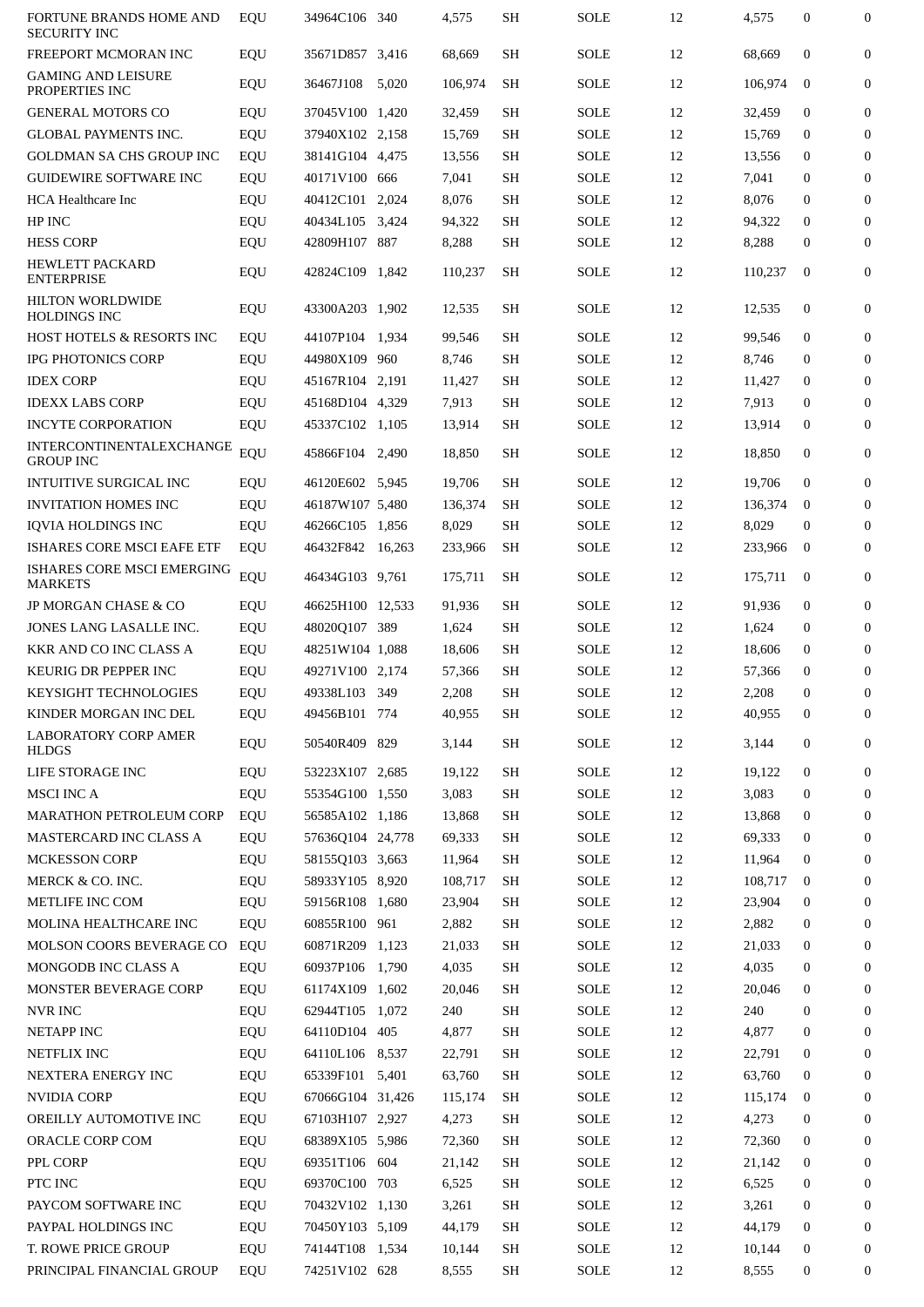| PROLOGIS INC                                        | EQU | 74340W103 11,882  |       | 73,579  | SH        | SOLE        | 12 | 73,579  | $\mathbf{0}$ | $\mathbf{0}$     |
|-----------------------------------------------------|-----|-------------------|-------|---------|-----------|-------------|----|---------|--------------|------------------|
| PUBLIC STORAGE                                      | EQU | 74460D109 9,502   |       | 24,346  | <b>SH</b> | <b>SOLE</b> | 12 | 24,346  | $\mathbf{0}$ | $\bf{0}$         |
| QORVO INC                                           | EQU | 74736K101 671     |       | 5,407   | <b>SH</b> | SOLE        | 12 | 5,407   | $\mathbf{0}$ | $\mathbf{0}$     |
| QUEST DIAGNOSTICS INC                               | EQU | 74834L100 220     |       | 1,609   | SH        | SOLE        | 12 | 1,609   | $\mathbf{0}$ | $\mathbf{0}$     |
| <b>REGENERON</b><br>PHARMACEUTICALS INC             | EQU | 75886F107 2,919   |       | 4,179   | <b>SH</b> | SOLE        | 12 | 4,179   | $\mathbf{0}$ | $\mathbf{0}$     |
| REGIONS FINANCIAL CORP                              | EQU | 7591EP100 811     |       | 36,449  | SH        | <b>SOLE</b> | 12 | 36,449  | $\mathbf{0}$ | $\mathbf{0}$     |
| ROKU INC CLASS A                                    | EQU | 77543R102 1,311   |       | 10,468  | SH        | <b>SOLE</b> | 12 | 10,468  | $\mathbf{0}$ | $\mathbf{0}$     |
| <b>S&amp;P GLOBAL INC</b>                           | EQU | 78409V104 5,547   |       | 13,524  | SH        | SOLE        | 12 | 13,524  | $\mathbf{0}$ | $\mathbf{0}$     |
| SBA COMMUNICATIONS CORP<br><b>CLASS A</b>           | EQU | 78410G104 679     |       | 1,973   | SH        | SOLE        | 12 | 1,973   | $\mathbf{0}$ | $\mathbf{0}$     |
| <b>SPDR S&amp;P ETF TRUST</b>                       | EQU | 78462F103 143,599 |       | 317,950 | <b>SH</b> | SOLE        | 12 | 317,950 | $\mathbf{0}$ | $\mathbf{0}$     |
| <b>SS&amp;C TECHNOLOGIES</b><br><b>HOLDINGS</b>     | EQU | 78467J100         | 732   | 9,763   | SH        | SOLE        | 12 | 9,763   | $\mathbf{0}$ | $\mathbf{0}$     |
| SPDR BLOOMBERG BARCLAYS<br>HIGH YIELD               | EQU | 78468R622 21,824  |       | 212,913 | SH        | <b>SOLE</b> | 12 | 212,913 | $\mathbf{0}$ | $\mathbf{0}$     |
| <b>SVB FINANCIAL GROUP</b>                          | EQU | 78486Q101 1,310   |       | 2,341   | <b>SH</b> | SOLE        | 12 | 2,341   | $\mathbf{0}$ | $\boldsymbol{0}$ |
| SALESFORCE.COM INC                                  | EQU | 79466L302 9,608   |       | 45,254  | SH        | SOLE        | 12 | 45,254  | $\mathbf{0}$ | $\mathbf{0}$     |
| <b>SERVICENOW INC</b>                               | EQU | 81762P102 6,238   |       | 11,202  | SH        | SOLE        | 12 | 11,202  | $\mathbf{0}$ | $\mathbf{0}$     |
| <b>SITE CENTERS CORP</b>                            | EQU | 82981J109         | 834   | 49,917  | SH        | SOLE        | 12 | 49,917  | $\mathbf{0}$ | $\mathbf{0}$     |
| <b>SKYWORKS SOLUTIONS INC</b>                       | EQU | 83088M102 1,020   |       | 7,655   | SH        | <b>SOLE</b> | 12 | 7,655   | $\mathbf{0}$ | $\mathbf{0}$     |
| SNAP INC CLASS A                                    | EQU | 83304A106 1,879   |       | 52,211  | SH        | SOLE        | 12 | 52,211  | $\mathbf{0}$ | $\mathbf{0}$     |
| <b>TESLA INC</b>                                    | EQU | 88160R101 41,077  |       | 38,119  | SH        | SOLE        | 12 | 38,119  | $\mathbf{0}$ | $\boldsymbol{0}$ |
|                                                     |     |                   |       |         |           | <b>SOLE</b> |    |         | $\mathbf{0}$ | $\mathbf{0}$     |
| TRADE DESK INC CLASS A                              | EQU | 88339J105         | 1,328 | 19,183  | SH        |             | 12 | 19,183  |              |                  |
| <b>3M COMPANY</b>                                   | EQU | 88579Y101 1,315   |       | 8,831   | SH        | <b>SOLE</b> | 12 | 8,831   | 0            | $\mathbf{0}$     |
| <b>TWILIO INC CLASS A</b>                           | EQU | 90138F102 2,677   |       | 16,243  | SH        | <b>SOLE</b> | 12 | 16,243  | $\mathbf{0}$ | $\mathbf{0}$     |
| TWITTER INC                                         | EQU | 90184L102 2,385   |       | 61,646  | SH        | SOLE        | 12 | 61,646  | $\mathbf{0}$ | $\mathbf{0}$     |
| <b>UBER TECHNOLOGIES INC</b>                        | EQU | 90353T100 2,704   |       | 75,786  | SH        | SOLE        | 12 | 75,786  | $\mathbf{0}$ | $\mathbf{0}$     |
| ULTA BEAUTY INC                                     | EQU | 90384S303 1,160   |       | 2,913   | SH        | SOLE        | 12 | 2,913   | $\mathbf{0}$ | $\mathbf{0}$     |
| UNITEDHEALTH GROUP INC                              | EQU | 91324P102 22.820  |       | 44,747  | SH        | <b>SOLE</b> | 12 | 44,747  | $\mathbf{0}$ | $\mathbf{0}$     |
| VAIL RESORTS INC                                    | EQU | 91879Q109 264     |       | 1,014   | SH        | SOLE        | 12 | 1,014   | $\mathbf{0}$ | $\mathbf{0}$     |
| <b>VALERO ENERGY CORP</b>                           | EQU | 91913Y100 1,832   |       | 18,041  | SH        | <b>SOLE</b> | 12 | 18,041  | $\mathbf{0}$ | $\mathbf{0}$     |
| <b>VENTAS INC</b>                                   | EQU | 92276F100 5,735   |       | 92,862  | SH        | SOLE        | 12 | 92,862  | $\mathbf{0}$ | $\boldsymbol{0}$ |
| VERIZON COMMUNICATIONS                              | EQU | 92343V104 5,548   |       | 108,922 | <b>SH</b> | <b>SOLE</b> | 12 | 108,922 | $\bf{0}$     | $\overline{0}$   |
| <b>VERISK ANALYTICS INC-CLASS</b><br>A              | EQU | 92345Y106 704     |       | 3,279   | SH        | SOLE        | 12 | 3,279   | $\mathbf{0}$ | $\boldsymbol{0}$ |
| VERTEX PHARMACEUTICALS                              | EQU | 92532F100 4,926   |       | 18,874  | SH        | <b>SOLE</b> | 12 | 18,874  | $\mathbf{0}$ | $\mathbf{0}$     |
| VISA INC                                            | EQU | 92826C839 18,533  |       | 83,568  | <b>SH</b> | <b>SOLE</b> | 12 | 83,568  | $\mathbf{0}$ | $\boldsymbol{0}$ |
| <b>VISTRA CORP</b>                                  | EQU | 92840M102 1,166   |       | 50,140  | SH        | SOLE        | 12 | 50,140  | $\mathbf{0}$ | $\mathbf{0}$     |
| W. P. CAREY REIT INC                                | EQU | 92936U109 1,054   |       | 13,039  | SH        | <b>SOLE</b> | 12 | 13,039  | $\mathbf{0}$ | $\bf{0}$         |
| WEC ENERGY GROUP INC                                | EQU | 92939U106 1,728   |       | 17,309  | SH        | <b>SOLE</b> | 12 | 17,309  | $\bf{0}$     | $\boldsymbol{0}$ |
| WASTE CONNECTIONS INC                               | EQU | 94106B101 1,342   |       | 9,605   | SH        | SOLE        | 12 | 9,605   | $\bf{0}$     | $\bf{0}$         |
| WASTE MGMT INC DEL                                  | EQU | 94106L109 3,024   |       | 19,077  | SH        | SOLE        | 12 | 19,077  | $\mathbf{0}$ | $\mathbf{0}$     |
| WAYFAIR INC CLASS A                                 | EQU | 94419L101 511     |       | 4,610   | SH        | SOLE        | 12 | 4,610   | $\mathbf{0}$ | $\boldsymbol{0}$ |
| WELLTOWER INC                                       | EQU | 95040Q104 2,537   |       | 26,385  | SH        | SOLE        | 12 | 26,385  | $\bf{0}$     | $\mathbf{0}$     |
| WESTROCK                                            | EQU | 96145D105 802     |       | 17,056  | SH        | SOLE        | 12 | 17,056  | $\mathbf{0}$ | $\boldsymbol{0}$ |
| WORKDAY INC.                                        | EQU | 98138H101 1,033   |       | 4,315   | SH        | <b>SOLE</b> | 12 | 4,315   | $\mathbf{0}$ | $\bf{0}$         |
| XCEL ENERGY INC                                     |     | 98389B100 2,514   |       |         | <b>SH</b> | <b>SOLE</b> | 12 |         | $\bf{0}$     | $\mathbf{0}$     |
|                                                     | EQU |                   |       | 34,832  |           |             |    | 34,832  |              |                  |
| XYLEM INC                                           | EQU | 98419M100 1,335   |       | 15,660  | SH        | SOLE        | 12 | 15,660  | 0            | $\boldsymbol{0}$ |
| ZILLOW GROUP INC CLASS C                            | EQU | 98954M200 587     |       | 11,908  | SH        | <b>SOLE</b> | 12 | 11,908  | $\mathbf{0}$ | $\bf{0}$         |
| ZIMMER BIOMET HOLDINGS INC EQU                      |     | 98956P102 1,477   |       | 11,547  | SH        | SOLE        | 12 | 11,547  | $\mathbf{0}$ | $\mathbf{0}$     |
| ZOETIS INC                                          | EQU | 98978V103 2,299   |       | 12,188  | SH        | SOLE        | 12 | 12,188  | $\mathbf{0}$ | $\boldsymbol{0}$ |
| <b>ALLEGION PLC</b>                                 | EQU | G0176J109 2,486   |       | 22,641  | SH        | SOLE        | 12 | 22,641  | $\mathbf{0}$ | $\bf{0}$         |
| <b>AMCOR PLC</b>                                    | EQU | G0250X107 518     |       | 45,711  | SH        | <b>SOLE</b> | 12 | 45,711  | $\bf{0}$     | $\mathbf{0}$     |
| <b>ARCH CAPITAL GROUP</b>                           | EQU | G0450A105 456     |       | 9,425   | SH        | SOLE        | 12 | 9,425   | $\mathbf{0}$ | $\boldsymbol{0}$ |
| <b>ACCENTURE PLC</b>                                | EQU | G1151C101 7,274   |       | 21,571  | SH        | SOLE        | 12 | 21,571  | 0            | $\boldsymbol{0}$ |
| <b>EATON CORP PLC</b>                               | EQU | G29183103 3,051   |       | 20,105  | SH        | SOLE        | 12 | 20,105  | $\mathbf{0}$ | $\mathbf{0}$     |
| <b>EVEREST RE GROUP LTD</b>                         | EQU | G3223R108 1,096   |       | 3,636   | SH        | <b>SOLE</b> | 12 | 3,636   | $\bf{0}$     | $\bf{0}$         |
| <b>JOHNSON CONTROLS</b><br><b>INTERNATIONAL PLC</b> | EQU | G51502105 781     |       | 11,918  | SH        | SOLE        | 12 | 11,918  | $\mathbf{0}$ | $\bf{0}$         |
| LIBERTY GLOBAL PLC SERIES C                         | EQU | G5480U120 438     |       | 16,920  | SH        | <b>SOLE</b> | 12 | 16,920  | 0            | 0                |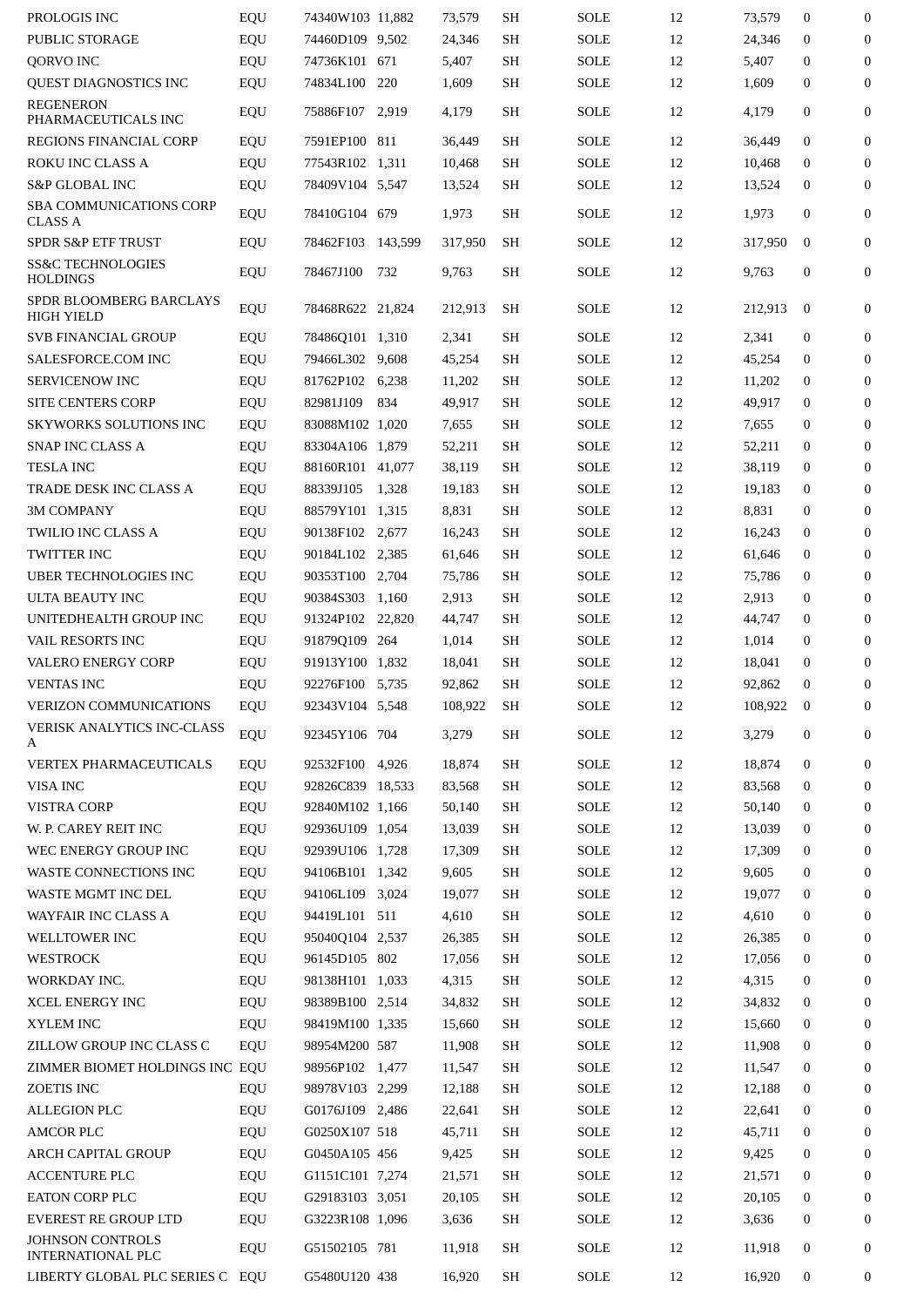| LINDE PLC                                           | EQU | G5494J103 5,264 |         | 16,480       | SH        | SOLE        | 12 | 16,480      | $\mathbf{0}$     | 0                |
|-----------------------------------------------------|-----|-----------------|---------|--------------|-----------|-------------|----|-------------|------------------|------------------|
| MEDTRONIC PLC                                       | EQU | G5960L103 7,843 |         | 70,692       | <b>SH</b> | SOLE        | 12 | 70,692      | $\mathbf{0}$     | $\boldsymbol{0}$ |
| <b>APTIV PLC</b>                                    | EQU | G6095L109 1,796 |         | 15,004       | <b>SH</b> | <b>SOLE</b> | 12 | 15,004      | $\Omega$         | $\boldsymbol{0}$ |
| PENTAIR PLC                                         | EQU | G7S00T104 1,345 |         | 24,811       | <b>SH</b> | <b>SOLE</b> | 12 | 24,811      | $\mathbf{0}$     | 0                |
| <b>STERIS</b>                                       | EQU | G8473T100 691   |         | 2,858        | <b>SH</b> | SOLE        | 12 | 2,858       | $\mathbf{0}$     | $\boldsymbol{0}$ |
| WILLIS TOWERS WATSON PLC                            | EQU | G96629103 904   |         | 3,826        | <b>SH</b> | <b>SOLE</b> | 12 | 3,826       | $\mathbf{0}$     | $\boldsymbol{0}$ |
| <b>CHUBB LTD</b>                                    | EQU | H1467J104 5,214 |         | 24,374       | <b>SH</b> | <b>SOLE</b> | 12 | 24,374      | $\mathbf{0}$     | 0                |
| TE CONNECTIVITY LTD                                 | EQU | H84989104 958   |         | 7,313        | SH        | SOLE        | 12 | 7,313       | $\mathbf{0}$     | $\mathbf{0}$     |
| <b>CHECK POINT SOFTWARE</b><br><b>TECHNOLOGIES</b>  | EQU | M22465104 1,813 |         | 13,115       | <b>SH</b> | SOLE        | 12 | 13,115      | $\mathbf{0}$     | $\mathbf{0}$     |
| LYONDELLBASELL INDUSTRIES<br><b>CLASS A</b>         | EQU | N53745100 3,004 |         | 29,212       | <b>SH</b> | SOLE        | 12 | 29,212      | $\boldsymbol{0}$ | $\mathbf{0}$     |
| NXP SEMICONDUCTORS N.V.                             | EQU | N6596X109 1,356 |         | 7,328        | SH        | SOLE        | 12 | 7,328       | $\mathbf{0}$     | 0                |
| ROYAL CARIBBEAN GROUP LTD                           | EQU | V7780T103 689   |         | 8,226        | <b>SH</b> | <b>SOLE</b> | 12 | 8,226       | $\mathbf{0}$     | $\boldsymbol{0}$ |
| HEALTHPEAK PROPERTIES INC                           | EQU | 42250P103 2,902 |         | 84,525       | <b>SH</b> | SOLE        | 12 | 84,525      | $\mathbf{0}$     | $\boldsymbol{0}$ |
| TRUIST FINANCIAL CORP                               | EQU | 89832Q109 1,983 |         | 34,974       | SH        | <b>SOLE</b> | 12 | 34,974      | $\mathbf{0}$     | $\boldsymbol{0}$ |
| VIACOMCBS INC CLASS B                               | EQU | 92556H206 1,060 |         | 28,023       | SH        | SOLE        | 12 | 28,023      | $\mathbf{0}$     | $\boldsymbol{0}$ |
| FIRST INDUSTRIAL REALTY<br><b>TRUST</b>             | EQU | 32054K103 4,173 |         | 67,401       | <b>SH</b> | SOLE        | 12 | 67,401      | $\mathbf{0}$     | 0                |
| <b>HEALTHCARE TRUST OF</b><br><b>AMERICA REIT C</b> | EQU | 42225P501 780   |         | 24,878       | <b>SH</b> | SOLE        | 12 | 24,878      | $\mathbf{0}$     | 0                |
| POOL CORP                                           | EQU | 73278L105 1,943 |         | 4,594        | SH        | SOLE        | 12 | 4,594       | $\mathbf{0}$     | 0                |
| <b>CROWDSTRIKE HOLDINGS INC</b><br><b>CLASS A</b>   | EQU | 22788C105 2,919 |         | 12,856       | <b>SH</b> | SOLE        | 12 | 12,856      | $\mathbf{0}$     | 0                |
| AMERICOLD REALTY TRUST                              | EQU | 03064D108 1,829 |         | 65,605       | SH        | SOLE        | 12 | 65,605      | $\mathbf{0}$     | $\mathbf{0}$     |
| <b>CABLE ONE INC</b>                                | EQU | 12685J105       | 612     | 418          | SH        | SOLE        | 12 | 418         | $\mathbf{0}$     | $\mathbf{0}$     |
| <b>CORPORATE OFFICE</b><br>PROPERTIES TRUST         | EQU | 22002T108       | 444     | 15,556       | SH        | SOLE        | 12 | 15,556      | $\mathbf{0}$     | $\mathbf{0}$     |
| <b>ENPHASE ENERGY INC</b>                           | EQU | 29355A107 1,307 |         | 6,475        | <b>SH</b> | <b>SOLE</b> | 12 | 6,475       | $\mathbf{0}$     | 0                |
| <b>HORIZON THERAPEUTICS</b><br>PUBLIC PLC           | EQU | G46188101 1,885 |         | 17,918       | SH        | SOLE        | 12 | 17,918      | $\mathbf{0}$     | 0                |
| <b>INGERSOLL RAND INC</b>                           | EQU | 45687V106 824   |         | 16,370       | SH        | SOLE        | 12 | 16,370      | $\mathbf{0}$     | $\boldsymbol{0}$ |
| KILROY REALTY CORPORATION                           | EQU | 49427F108 1,377 |         | 18,020       | SH        | SOLE        | 12 | 18,020      | 0                | $\mathbf{0}$     |
| KITE REALTY GROUP TRUST<br>REIT                     | EQU | 49803T300 1,029 |         | 45,206       | SH        | SOLE        | 12 | 45,206      | $\mathbf{0}$     | 0                |
| <b>MGM GROWTH PROPERTIES</b><br><b>CLASS A</b>      | EQU | 55303A105 3,092 |         | 79,896       | SH        | SOLE        | 12 | 79,896      | $\mathbf{0}$     | $\mathbf{0}$     |
| NOVOCURE LTD                                        | EQU | G6674U108 388   |         | 4,680        | SH        | SOLE        | 12 | 4,680       | $\mathbf{0}$     | $\overline{0}$   |
| PLUG POWER INC.                                     | EQU | 72919P202 881   |         | 30,805       | SH        | <b>SOLE</b> | 12 | 30,805      | $\mathbf{0}$     | 0                |
| RETAIL OPPORTUNITY<br><b>INVESTMEN</b>              | EQU | 76131N101 1,042 |         | 53,748       | SH        | SOLE        | 12 | 53,748      | $\mathbf{0}$     | $\mathbf{0}$     |
| REXFORD INDUSTRIAL REALTY<br>REIT INC               | EQU | 76169C100 524   |         | 7,020        | SH        | SOLE        | 12 | 7,020       | $\mathbf{0}$     | $\mathbf{0}$     |
| <b>SOLAREDGE TECHNOLOGIES</b><br><b>INC</b>         | EQU | 83417M104 1,115 |         | 3,459        | <b>SH</b> | <b>SOLE</b> | 12 | 3,459       | $\mathbf{0}$     | 0                |
| SPIRIT REALTY CAPITAL REIT<br><b>INC</b>            | EQU | 84860W300 400   |         | 8,683        | SH        | SOLE        | 12 | 8,683       | $\mathbf{0}$     | 0                |
| TELADOC HEALTH INC                                  | EQU | 87918A105 1,639 |         | 22,718       | SH        | <b>SOLE</b> | 12 | 22,718      | $\mathbf{0}$     | 0                |
| ZSCALER INC                                         | EQU | 98980G102 1,033 |         | 4,280        | SH        | SOLE        | 12 | 4,280       | $\mathbf{0}$     | $\overline{0}$   |
| <b>BLACKSTONE INC</b>                               | EQU | 09260D107 3,753 |         | 29,562       | SH        | SOLE        | 12 | 29,562      | $\mathbf{0}$     | $\boldsymbol{0}$ |
| DROPBOX INC CLASS A                                 | EQU | 26210C104 868   |         | 37,334       | <b>SH</b> | <b>SOLE</b> | 12 | 37,334      | $\mathbf{0}$     | 0                |
| TRANE TECHNOLOGIES PLC                              | EQU | G8994E103 1,114 |         | 7,294        | SH        | SOLE        | 12 | 7,294       | $\mathbf{0}$     | $\mathbf{0}$     |
| <b>BLACK KNIGHT INC</b>                             | EQU | 09215C105 2,198 |         | 37,910       | SH        | <b>SOLE</b> | 12 | 37,910      | $\Omega$         | $\boldsymbol{0}$ |
| <b>ASSURANT I NC</b>                                | EQU | 04621X108 815   |         | 4,480        | SH        | <b>SOLE</b> | 12 | 4,480       | $\mathbf{0}$     | 0                |
| <b>GARMIN LTD</b>                                   | EQU | H2906T109 2,582 |         | 21,770       | SH        | SOLE        | 12 | 21,770      | $\mathbf{0}$     | $\mathbf{0}$     |
| <b>INSULET CORP</b>                                 | EQU | 45784P101 1,770 |         | 6,644        | SH        | SOLE        | 12 | 6,644       | $\mathbf{0}$     | $\boldsymbol{0}$ |
| MEDICAL PROPERTIES TRUST<br><b>REIT INC</b>         | EQU | 58463J304       | 471     | 22,267       | SH        | SOLE        | 12 | 22,267      | $\mathbf{0}$     | $\mathbf{0}$     |
| PINTEREST INC CLASS A                               | EQU | 72352L106       | 350     | 14,220       | <b>SH</b> | <b>SOLE</b> | 12 | 14,220      | $\mathbf{0}$     | $\mathbf{0}$     |
| <b>ESSENTIAL UTILITIES INC</b>                      | EQU | 29670G102 2,109 |         | 41,255       | SH        | <b>SOLE</b> | 12 | 41,255      | $\mathbf{0}$     | $\mathbf{0}$     |
| <b>TRANSUNION ORD</b>                               | EQU | 89400J107 3,546 |         | 34,313       | SH        | SOLE        | 12 | 34,313      | $\Omega$         | $\mathbf{0}$     |
| <b>ISHARES TRUST ISHARES 5-10</b><br>YEA            | EQU | 464288638       | 51,637  | 941,087      | <b>SH</b> | SOLE        | 12 | 941,087     | $\Omega$         | $\boldsymbol{0}$ |
| ISHARES TRUST ISHARES 1-5                           | EQU | 464288646       | 164,141 | 3,173,654 SH |           | <b>SOLE</b> | 12 | 3,173,654 0 |                  | 0                |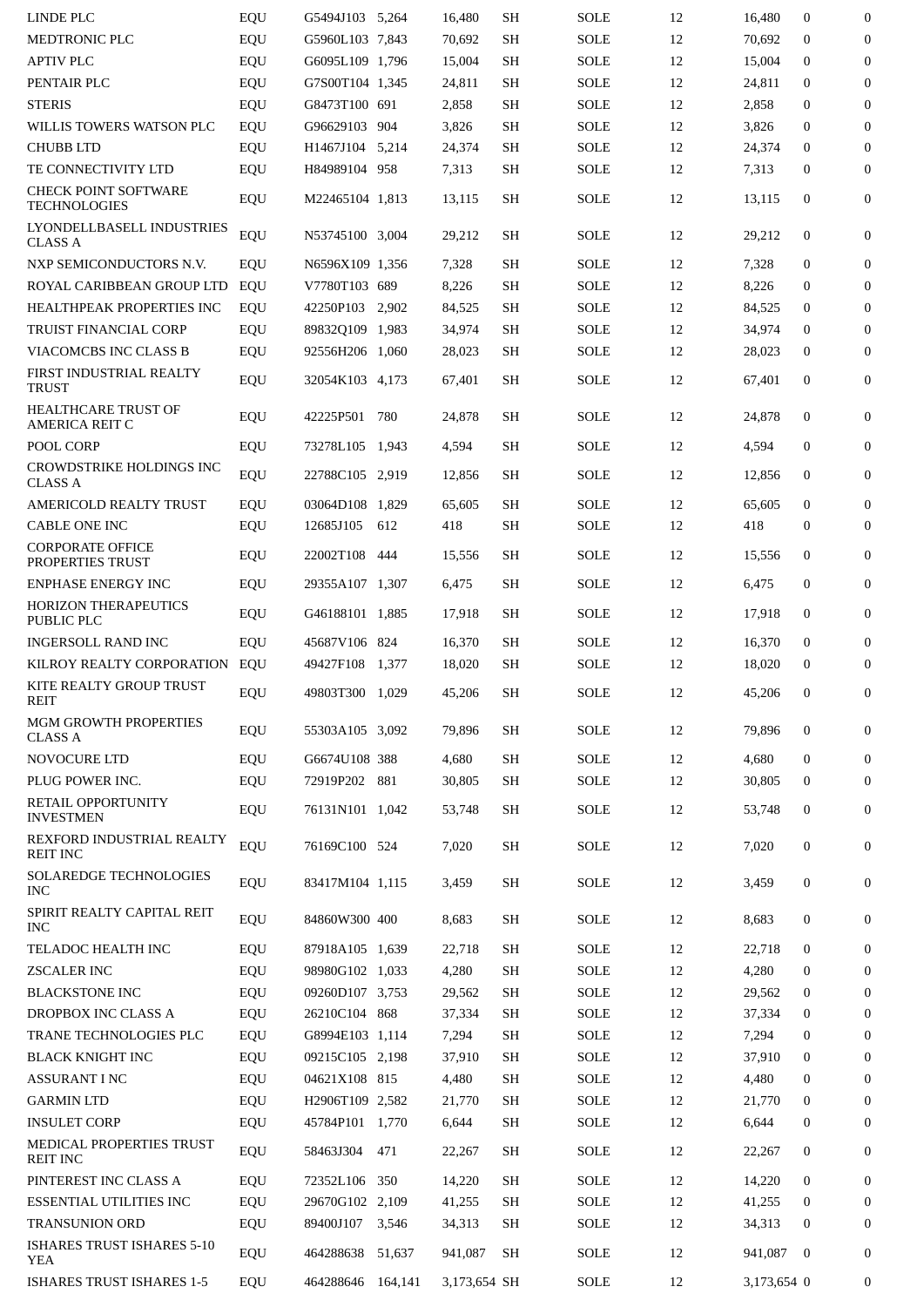| YEAR                                                      |            |                        |              |                 |                 |              |          |                 |                              |                  |
|-----------------------------------------------------------|------------|------------------------|--------------|-----------------|-----------------|--------------|----------|-----------------|------------------------------|------------------|
| ISHARES CORE S&P TOTAL U.S.<br><b>STOCK</b>               | EQU        | 464287150              | 38,061       | 377,063         | <b>SH</b>       | SOLE         | 12       | 377,063         | $\mathbf{0}$                 | $\boldsymbol{0}$ |
| ISHARES MSCI CANADA ETF                                   | EQU        | 464286509              | 2,287        | 56,886          | SH              | SOLE         | 12       | 56,886          | $\mathbf{0}$                 | $\boldsymbol{0}$ |
| <b>ABBOTT LABS</b>                                        | EQU        | 002824100              | 6,502        | 54,932          | SН              | SOLE         | 12       | 54,932          | $\Omega$                     | $\boldsymbol{0}$ |
| <b>ABIOMED INC</b>                                        | EQU        | 003654100              | 404          | 1,219           | <b>SH</b>       | SOLE         | 12       | 1,219           | 0                            | $\boldsymbol{0}$ |
| ADVANCED MICRO DEVICES<br><b>INC</b>                      | EQU        | 007903107              | 7,987        | 73,049          | SH              | SOLE         | 12       | 73,049          | $\mathbf{0}$                 | 0                |
| ALBEMARLE CORP                                            | EQU        | 012653101              | 627          | 2,837           | <b>SH</b>       | SOLE         | 12       | 2,837           | $\mathbf{0}$                 | $\boldsymbol{0}$ |
| AMAZON COM INC                                            | EQU        | 023135106              | 69,359       | 21,276          | SН              | SOLE         | 12       | 21,276          | 0                            | $\boldsymbol{0}$ |
| <b>AMERICAN CAMPUS</b><br><b>COMMUNITIES REIT I</b>       | EQU        | 024835100              | 568          | 10,140          | <b>SH</b>       | SOLE         | 12       | 10,140          | $\mathbf{0}$                 | $\boldsymbol{0}$ |
| AMERICAN ELEC PWR INC                                     | EQU        | 025537101              | 3,427        | 34,348          | SH              | SOLE         | 12       | 34,348          | $\mathbf{0}$                 | $\boldsymbol{0}$ |
| <b>AMERICAN EXPRESS CO</b>                                | EQU        | 025816109              | 7,022        | 37,553          | <b>SH</b>       | SOLE         | 12       | 37,553          | 0                            | 0                |
| AMETEK INC                                                | EQU        | 031100100              | 3,145        | 23,617          | <b>SH</b>       | SOLE         | 12       | 23,617          | 0                            | $\Omega$         |
| <b>AMGEN INC</b>                                          | EQU        | 031162100              | 7,997        | 33,071          | <b>SH</b>       | SOLE         | 12       | 33,071          | $\Omega$                     | $\Omega$         |
| <b>ANTHEM INC</b>                                         | EQU        | 036752103              | 5,773        | 11.753          | SH              | SOLE         | 12       | 11,753          | 0                            | 0                |
| APPLE INC.                                                | EQU        | 037833100              | 137,121      | 785,296         | SH              | SOLE         | 12       | 785,296         | $\bf{0}$                     | $\Omega$         |
| APPLIED MATERIALS INC                                     | EQU        | 038222105              | 4,278        | 32,455          | SH              | SOLE         | 12       | 32,455          | $\mathbf{0}$                 | $\Omega$         |
| ARCHER DANIELS MIDLAND CO                                 | EQU        | 039483102              | 4,696        | 52,031          | SH              | SOLE         | 12       | 52,031          | 0                            | $\boldsymbol{0}$ |
| ARISTA NETWORKS INC                                       | EQU        | 040413106              | 1,032        | 7,424           | <b>SH</b>       | SOLE         | 12       | 7,424           | 0                            | $\Omega$         |
| <b>AUTODESK INCORPORATED</b><br>AUTOMATIC DATA PROCESSING | EQU<br>EQU | 052769106<br>053015103 | 410<br>2,752 | 1,911<br>12,096 | <b>SH</b><br>SH | SOLE<br>SOLE | 12<br>12 | 1,911<br>12,096 | $\mathbf{0}$<br>$\mathbf{0}$ | $\Omega$<br>0    |
| <b>INC COM</b>                                            |            |                        |              |                 |                 |              |          |                 |                              |                  |
| <b>AVALONBAY CMNTYS INC</b>                               | EQU        | 053484101              | 5,442        | 21,909          | SH              | SOLE         | 12       | 21,909          | $\mathbf{0}$                 | $\boldsymbol{0}$ |
| <b>BALL CORP COM</b>                                      | EQU        | 058498106              | 1,227        | 13,629          | SH              | SOLE         | 12       | 13,629          | 0                            | $\Omega$         |
| <b>BANK AMER CORP COM</b>                                 | EQU        | 060505104              | 24,293       | 589,339         | SH              | SOLE         | 12       | 589,339         | $\bf{0}$                     | $\boldsymbol{0}$ |
| <b>BANK NEW YORK MELLON</b><br><b>CORP</b>                | EQU        | 064058100              | 1,693        | 34,118          | <b>SH</b>       | SOLE         | 12       | 34,118          | $\mathbf{0}$                 | $\boldsymbol{0}$ |
| <b>BAXTER INTL INC</b>                                    | EQU        | 071813109              | 1,339        | 17.264          | SH              | SOLE         | 12       | 17,264          | $\mathbf{0}$                 | $\boldsymbol{0}$ |
| <b>BECTON DICKINSON</b>                                   | EQU        | 075887109              | 4,499        | 16,915          | <b>SH</b>       | SOLE         | 12       | 16,915          | 0                            | $\Omega$         |
| BERKSHIRE HATHAWAY INC - CL<br>B                          | EQU        | 084670702              | 24,468       | 69,332          | <b>SH</b>       | <b>SOLE</b>  | 12       | 69,332          | 0                            | 0                |
| <b>BOEING CO</b>                                          | EQU        | 097023105              | 4,729        | 24,692          | <b>SH</b>       | SOLE         | 12       | 24,692          | $\mathbf{0}$                 | $\boldsymbol{0}$ |
| BORG WARNER INC.                                          | EQU        | 099724106              | 542          | 13,924          | SH              | SOLE         | 12       | 13,924          | $\boldsymbol{0}$             | $\mathbf{0}$     |
| BOSTON SCI ENTIFIC CORP COM                               | EQU        | 101137107              | 1,905        | 43,014          | SH              | <b>SOLE</b>  | 12       | 43,014          | 0                            | 0                |
| <b>BRISTOL MYERS SQUIBB CO</b>                            | EQU        | 110122108              | 10,318       | 141,279         | SH              | <b>SOLE</b>  | 12       | 141,279         | $\mathbf{0}$                 | $\overline{0}$   |
| <b>CARNIVAL CORP</b>                                      | EQU        | 143658300              | 817          | 40,415          | SH              | SOLE         | 12       | 40,415          | $\mathbf{0}$                 | $\mathbf{0}$     |
| <b>CARVANA CLASS A</b>                                    | EQU        | 146869102              | 1,589        | 13,319          | SH              | SOLE         | 12       | 13,319          | $\mathbf{0}$                 | 0                |
| <b>CATALENT INC</b>                                       | EQU        | 148806102 2,001        |              | 18,040          | SH              | SOLE         | 12       | 18,040          | $\boldsymbol{0}$             | $\overline{0}$   |
| CATERPILLAR INC                                           | EQU        | 149123101 4,205        |              | 18,873          | SH              | SOLE         | 12       | 18,873          | $\mathbf{0}$                 | $\mathbf{0}$     |
| CF INDUSTRIES HOLDINGS                                    | EQU        | 125269100              | 216          | 2,092           | SH              | SOLE         | 12       | 2,092           | $\mathbf{0}$                 | 0                |
| <b>CHARLES RIVER LAB</b>                                  | EQU        | 159864107              | 922          | 3,246           | SH              | SOLE         | 12       | 3,246           | $\boldsymbol{0}$             | $\mathbf{0}$     |
| <b>CHARLES SCHWAB</b>                                     | EQU        | 808513105              | 6,848        | 81,223          | SH              | SOLE         | 12       | 81,223          | $\mathbf{0}$                 | $\mathbf{0}$     |
| <b>CHEVRON CORP</b>                                       | EQU        | 166764100              | 22,363       | 137,337         | <b>SH</b>       | SOLE         | 12       | 137,337         | 0                            | 0                |
| CHIPOTLE MEXICAN GRILL                                    | EQU        | 169656105              | 2,962        | 1,872           | SH              | <b>SOLE</b>  | 12       | 1,872           | $\boldsymbol{0}$             | 0                |
| <b>CIGNA CORPORATION</b>                                  | EQU        | 125523100              | 4,213        | 17,582          | SH              | <b>SOLE</b>  | 12       | 17,582          | $\mathbf{0}$                 | $\mathbf{0}$     |
| <b>CITIGROUP INC</b>                                      | EQU        | 172967424              | 2,758        | 51,652          | <b>SH</b>       | <b>SOLE</b>  | 12       | 51,652          | $\mathbf{0}$                 | 0                |
| COCA COLA CO.                                             | EQU        | 191216100              | 19,315       | 311,525         | SH              | <b>SOLE</b>  | 12       | 311,525         | $\mathbf{0}$                 | $\overline{0}$   |
| <b>COGNEX CORP</b><br>COGNIZANT TECHNOLOGY                | EQU        | 192422103 1,273        |              | 16,494          | SH              | <b>SOLE</b>  | 12       | 16,494          | $\mathbf{0}$                 | $\overline{0}$   |
| <b>SOLUTIONSCL A</b>                                      | EQU        | 192446102 2,632        |              | 29,357          | SH              | <b>SOLE</b>  | 12       | 29,357          | $\boldsymbol{0}$             | $\mathbf{0}$     |
| COLGATE PALMOLIVE CO                                      | EQU        | 194162103              | 783          | 10,328          | SH              | SOLE         | 12       | 10,328          | $\boldsymbol{0}$             | 0                |
| CONSOLIDATED EDISON INC                                   | EQU        | 209115104              | 3,564        | 37,638          | <b>SH</b>       | <b>SOLE</b>  | 12       | 37,638          | $\mathbf{0}$                 | $\overline{0}$   |
| <b>COPART INC</b>                                         | EQU        | 217204106              | 2,352        | 18,744          | SH              | SOLE         | 12       | 18,744          | $\mathbf{0}$                 | $\mathbf{0}$     |
| <b>CORNING IN C COM</b>                                   | EQU        | 219350105              | 1,455        | 39,426          | SH              | SOLE         | 12       | 39,426          | 0                            | 0                |
| COUSINS PROPERTIES REIT INC                               | EQU        | 222795502              | 845          | 20,965          | SH              | SOLE         | 12       | 20,965          | $\mathbf{0}$                 | $\mathbf{0}$     |
| <b>CSX CORP</b>                                           | EQU        | 126408103              | 3,386        | 90,401          | SH              | <b>SOLE</b>  | 12       | 90,401          | $\mathbf{0}$                 | $\mathbf{0}$     |
| <b>CUBESMART REIT</b>                                     | EQU        | 229663109              | 898          | 17,256          | SH              | SOLE         | 12       | 17,256          | $\boldsymbol{0}$             | 0                |
| <b>CUMMINS IN C COM</b>                                   | EQU        | 231021106              | 1,105        | 5,386           | SH              | <b>SOLE</b>  | 12       | 5,386           | $\boldsymbol{0}$             | $\bf{0}$         |
| <b>CVS HEALTH CORPORATION</b>                             | EQU        | 126650100              | 7,199        | 71,130          | <b>SH</b>       | SOLE         | 12       | 71,130          | $\boldsymbol{0}$             | 0                |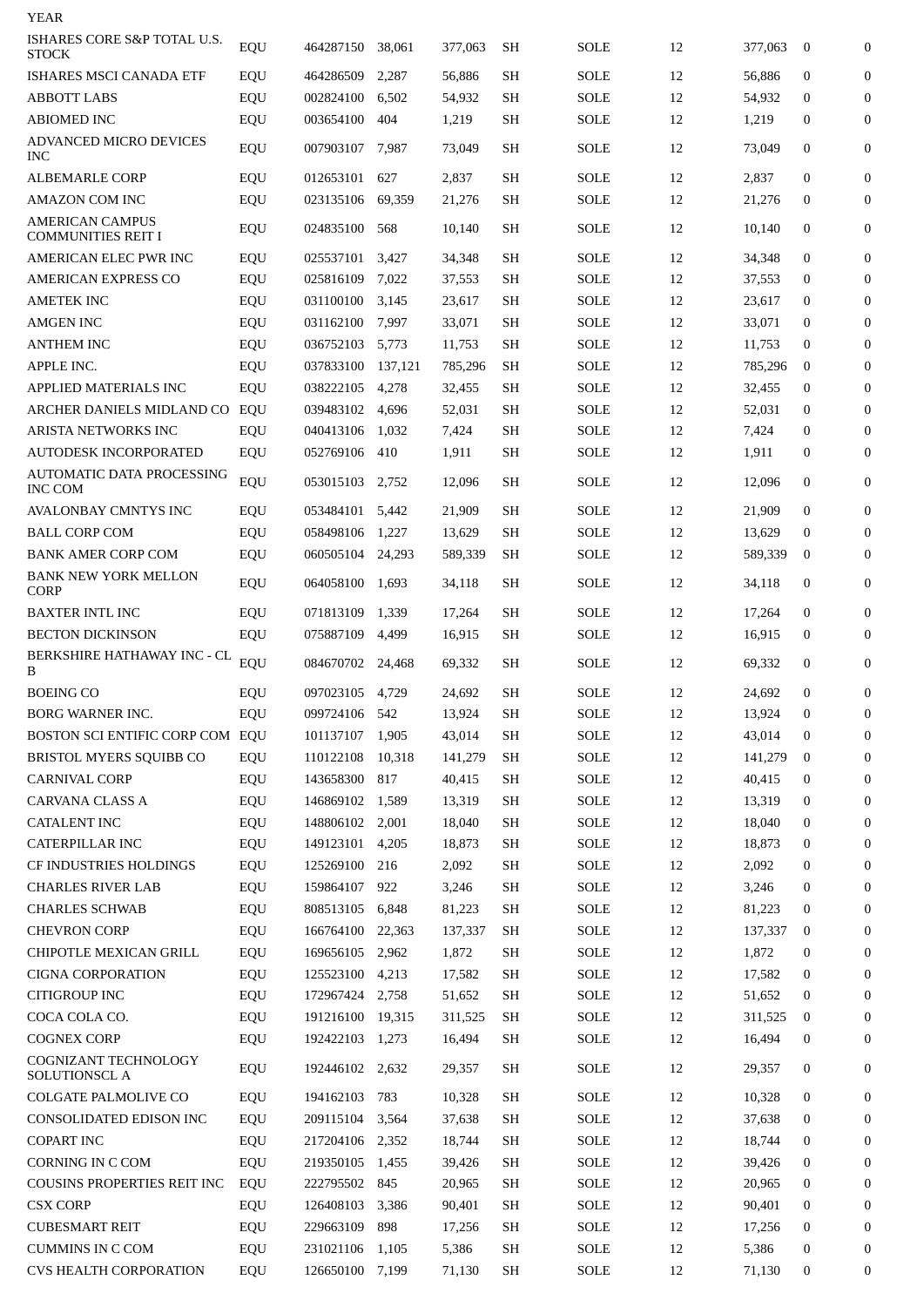| DANAHER CO RP COM                                     | EQU | 235851102 12,445 |        | 42,426  | SН        | SOLE        | 12 | 42,426  | $\mathbf{0}$     | $\boldsymbol{0}$ |
|-------------------------------------------------------|-----|------------------|--------|---------|-----------|-------------|----|---------|------------------|------------------|
| DEERE & CO.                                           | EQU | 244199105        | 6,981  | 16,802  | SH        | <b>SOLE</b> | 12 | 16,802  | $\mathbf{0}$     | 0                |
| DELTA AIR LINES, INC.                                 | EQU | 247361702        | 574    | 14,494  | SH        | SOLE        | 12 | 14,494  | $\mathbf{0}$     | $\Omega$         |
| DEXCOM INC                                            | EQU | 252131107        | 1,317  | 2,574   | SH        | SOLE        | 12 | 2,574   | $\mathbf{0}$     | $\mathbf{0}$     |
| DIAMONDROCK HOSPITALITY<br>CO                         | EQU | 252784301 548    |        | 54,274  | <b>SH</b> | SOLE        | 12 | 54,274  | $\mathbf{0}$     | $\mathbf{0}$     |
| DIGITAL REALTY TRUST REIT<br><b>INC</b>               | EQU | 253868103        | 659    | 4,649   | SH        | SOLE        | 12 | 4,649   | $\mathbf{0}$     | $\mathbf{0}$     |
| DISCOVER FINL SVCS                                    | EQU | 254709108        | 1,506  | 13,665  | SH        | SOLE        | 12 | 13,665  | $\mathbf{0}$     | $\boldsymbol{0}$ |
| DISNEY WALT CO                                        | EQU | 254687106        | 20,311 | 148,086 | SH        | SOLE        | 12 | 148,086 | $\mathbf{0}$     | 0                |
| DOLLAR GENERAL CORP                                   | EQU | 256677105        | 1,586  | 7,123   | SH        | <b>SOLE</b> | 12 | 7,123   | $\mathbf{0}$     | $\mathbf{0}$     |
| DOLLAR TREE INC                                       | EQU | 256746108        | 2,987  | 18,649  | SH        | <b>SOLE</b> | 12 | 18,649  | $\mathbf{0}$     | $\boldsymbol{0}$ |
| DOW INC                                               | EQU | 260557103        | 1,310  | 20,553  | SH        | SOLE        | 12 | 20,553  | $\mathbf{0}$     | 0                |
| DTE ENERGY CO                                         | EQU | 233331107        | 3,874  | 29,304  | SH        | SOLE        | 12 | 29,304  | $\mathbf{0}$     | $\boldsymbol{0}$ |
| EASTMAN CH EM CO COM                                  | EQU | 277432100        | 344    | 3,066   | SH        | SOLE        | 12 | 3,066   | $\mathbf{0}$     | $\boldsymbol{0}$ |
| <b>EBAY INC</b>                                       | EQU | 278642103        | 2,055  | 35,883  | SH        | SOLE        | 12 | 35,883  | $\mathbf{0}$     | 0                |
| ECOLAB INC                                            | EQU | 278865100        | 1,055  | 5,976   | SH        | <b>SOLE</b> | 12 | 5,976   | $\mathbf{0}$     | $\mathbf{0}$     |
| EDWARDS LIFESCIENCES CORP                             | EQU | 28176E108 2,454  |        | 20,849  | SH        | SOLE        | 12 | 20,849  | $\mathbf{0}$     | $\Omega$         |
| ELI LILLY & CO                                        | EQU | 532457108        | 10,560 | 36,874  | SH        | <b>SOLE</b> | 12 | 36,874  | $\mathbf{0}$     | 0                |
| <b>EMERSON ELEC CO</b>                                | EQU | 291011104        | 2,179  | 22,228  | SH        | SOLE        | 12 | 22,228  | $\mathbf{0}$     | $\mathbf{0}$     |
| <b>ESSEX PROPERTY</b>                                 |     | 297178105        | 3,489  | 10,098  | SH        | SOLE        | 12 | 10,098  | $\mathbf{0}$     | $\mathbf{0}$     |
|                                                       | EQU |                  |        |         |           | <b>SOLE</b> | 12 |         |                  |                  |
| <b>ESTEE LAUDER COS.</b>                              | EQU | 518439104        | 2,773  | 10,183  | SH        |             |    | 10,183  | $\mathbf{0}$     | 0                |
| F M C CORP.                                           | EQU | 302491303        | 1,616  | 12,280  | SН        | SOLE        | 12 | 12,280  | $\mathbf{0}$     | $\mathbf{0}$     |
| <b>FAIR ISAAC INC</b>                                 | EQU | 303250104        | 636    | 1,363   | SH        | SOLE        | 12 | 1,363   | $\mathbf{0}$     | $\Omega$         |
| <b>FASTENAL CO</b>                                    | EQU | 311900104        | 419    | 7,050   | SH        | SOLE        | 12 | 7,050   | $\mathbf{0}$     | 0                |
| FISERV INC COM                                        | EQU | 337738108        | 2,592  | 25,567  | SН        | SOLE        | 12 | 25,567  | 0                | $\mathbf{0}$     |
| FORD MTR C O DEL COM PAR<br><b>USD0.01</b>            | EQU | 345370860        | 2,213  | 130,847 | <b>SH</b> | SOLE        | 12 | 130,847 | $\mathbf{0}$     | $\mathbf{0}$     |
| <b>FRANKLIN RES INC</b>                               | EQU | 354613101        | 524    | 18,766  | SH        | SOLE        | 12 | 18,766  | $\mathbf{0}$     | $\mathbf{0}$     |
| <b>GENERAC HOLDINGS INC</b>                           | EQU | 368736104        | 1,196  | 4,025   | SH        | SOLE        | 12 | 4,025   | $\mathbf{0}$     | 0                |
| <b>GENERAL DYNAMICS CORP</b>                          | EQU | 369550108        | 2,748  | 11,395  | SH        | SOLE        | 12 | 11,395  | $\mathbf{0}$     | $\mathbf{0}$     |
| <b>GILEAD SCIENCES INC</b>                            | EQU | 375558103        | 1,120  | 18,841  | SH        | <b>SOLE</b> | 12 | 18,841  | $\Omega$         | $\mathbf{0}$     |
| <b>GODADDY INC CLASS A</b>                            | EQU | 380237107 1,978  |        | 23,636  | SH        | SOLE        | 12 | 23,636  | $\boldsymbol{0}$ | 0                |
| HASBRO INC COM                                        | EQU | 418056107        | 365    | 4,451   | SH        | SOLE        | 12 | 4,451   | $\mathbf{0}$     | $\mathbf{0}$     |
| HEALTHCARE REALTY TRUST<br><b>REIT INC</b>            | EQU | 421946104        | 1,784  | 64,912  | SH        | <b>SOLE</b> | 12 | 64,912  | $\mathbf{0}$     | 0                |
| HERSHEY COMPANY                                       | EQU | 427866108        | 2,826  | 13,045  | SH        | SOLE        | 12 | 13,045  | $\mathbf{0}$     | $\mathbf{0}$     |
| HIGHWOODS PROPERTIES                                  | EQU | 431284108        | 379    | 8,282   | SH        | <b>SOLE</b> | 12 | 8,282   | $\mathbf{0}$     | $\mathbf{0}$     |
| HOLOGIC, INC.                                         | EQU | 436440101        | 1,198  | 15,590  | SH        | SOLE        | 12 | 15,590  | $\mathbf{0}$     | 0                |
| HOME DEPOT INC                                        | EQU | 437076102 12,721 |        | 42,498  | SH        | <b>SOLE</b> | 12 | 42,498  | $\mathbf{0}$     | $\mathbf{0}$     |
| HONEYWELL INTERNATIONAL<br><b>INC</b>                 | EQU | 438516106        | 8,676  | 44,586  | SH        | SOLE        | 12 | 44,586  | $\mathbf{0}$     | $\mathbf{0}$     |
| HUBSPOT INC                                           | EQU | 443573100        | 1,237  | 2,604   | <b>SH</b> | <b>SOLE</b> | 12 | 2,604   | $\mathbf{0}$     | $\mathbf{0}$     |
| HUMANA INC COM                                        | EQU | 444859102        | 2,476  | 5,689   | <b>SH</b> | <b>SOLE</b> | 12 | 5,689   | $\mathbf{0}$     | 0                |
| ILLINOIS TOOL WKS INC                                 | EQU | 452308109        | 1,770  | 8,453   | SH        | SOLE        | 12 | 8,453   | $\mathbf{0}$     | $\mathbf{0}$     |
| <b>ILLUMINA INC</b>                                   | EQU | 452327109        | 1,984  | 5,679   | SH        | <b>SOLE</b> | 12 | 5,679   | $\Omega$         | $\mathbf{0}$     |
| <b>INTEL CORP</b>                                     | EQU | 458140100        | 8,694  | 175,415 | SH        | <b>SOLE</b> | 12 | 175,415 | $\mathbf{0}$     | 0                |
| <b>INTERNATIONAL BUSINESS</b><br><b>MACHINES CORP</b> | EQU | 459200101        | 6,267  | 48,201  | SH        | SOLE        | 12 | 48,201  | $\mathbf{0}$     | $\mathbf{0}$     |
| INTUIT INC.                                           | EQU | 461202103        | 4,218  | 8,773   | SH        | SOLE        | 12 | 8,773   | $\mathbf{0}$     | $\overline{0}$   |
| ISHARES IBOXX USD HIGH<br>YIELD CORPO                 | EQU | 464288513        | 31,282 | 380,139 | SH        | SOLE        | 12 | 380,139 | $\mathbf{0}$     | $\overline{0}$   |
| ISHARES TRUST RUSSELL 2000<br><b>INDEX FUND</b>       | EQU | 464287655        | 5,148  | 25,078  | SH        | SOLE        | 12 | 25,078  | $\mathbf{0}$     | $\overline{0}$   |
| <b>JOHNSON &amp; JOHNSON</b>                          | EQU | 478160104        | 20,037 | 113,057 | SH        | SOLE        | 12 | 113,057 | $\mathbf{0}$     | $\mathbf{0}$     |
| <b>KROGER CO</b>                                      | EQU | 501044101 2,830  |        | 49,323  | SH        | <b>SOLE</b> | 12 | 49,323  | $\mathbf{0}$     | $\mathbf{0}$     |
| L3HARRIS TECHNOLOGIES INC                             | EQU | 502431109        | 2,055  | 8,271   | SH        | SOLE        | 12 | 8,271   | $\mathbf{0}$     | 0                |
| LAM RESEARCH CORP.                                    | EQU | 512807108        | 3,482  | 6,477   | SH        | <b>SOLE</b> | 12 | 6,477   | $\mathbf{0}$     | $\mathbf{0}$     |
| LAS VEGAS SANDS CORP                                  | EQU | 517834107        | 2,026  | 52,134  | SH        | SOLE        | 12 | 52,134  | $\mathbf{0}$     | $\mathbf{0}$     |
| LENNAR COR P CL A                                     | EQU | 526057104 1,472  |        | 18,131  | SH        | <b>SOLE</b> | 12 | 18,131  | 0                | 0                |
| LIBERTY MEDIA FORMULA ONE<br><b>CORP SER</b>          | EQU | 531229854        | 466    | 6,674   | <b>SH</b> | SOLE        | 12 | 6,674   | $\boldsymbol{0}$ | 0                |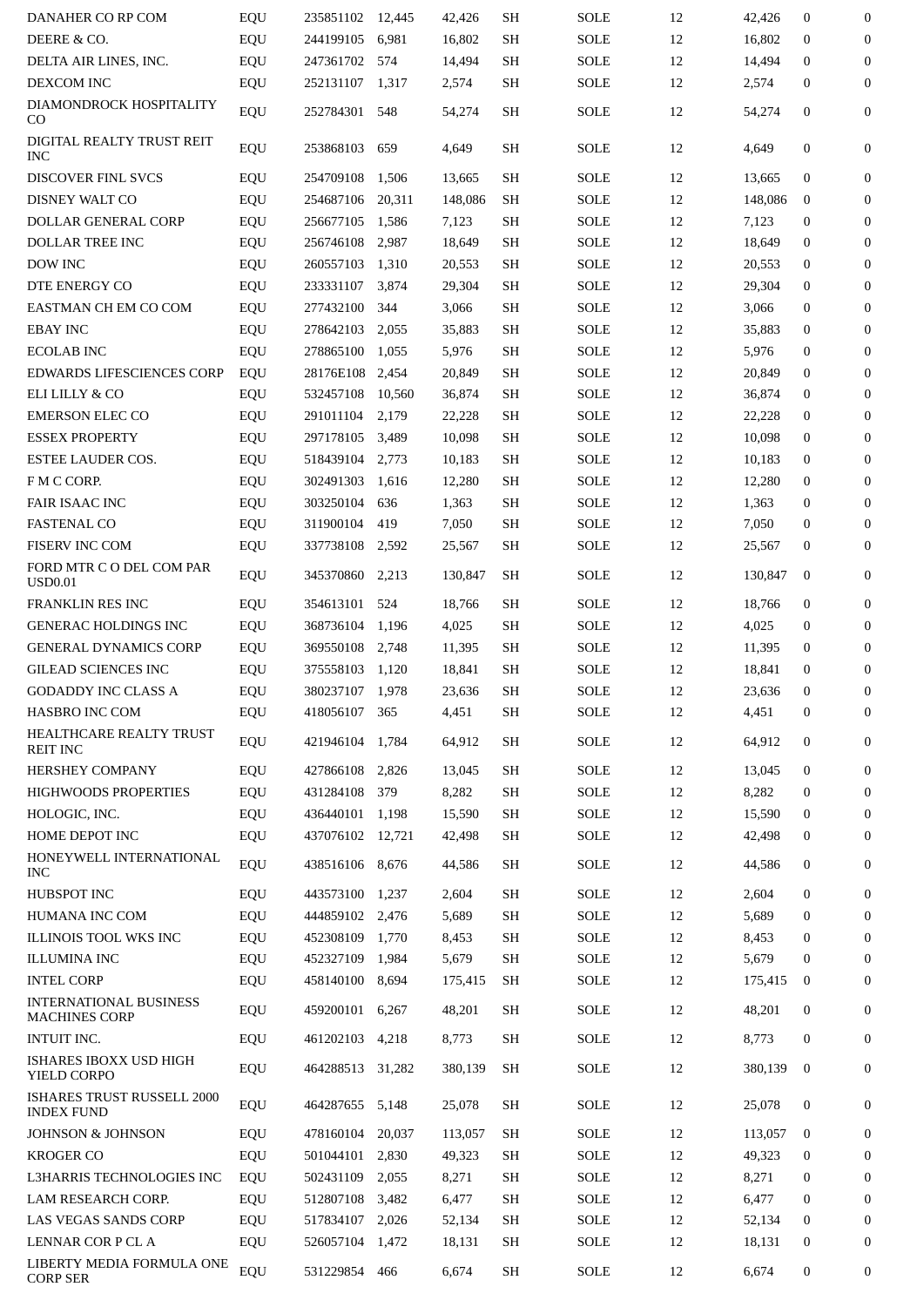| LIVE NATION ENTERTAINMENT<br><b>INC</b> | EQU | 538034109       | 644    | 5,475   | SH        | <b>SOLE</b> | 12 | 5,475   | $\mathbf{0}$     | $\mathbf{0}$     |
|-----------------------------------------|-----|-----------------|--------|---------|-----------|-------------|----|---------|------------------|------------------|
| <b>LKQ CORP</b>                         | EQU | 501889208       | 592    | 13,027  | SH        | <b>SOLE</b> | 12 | 13,027  | $\mathbf{0}$     | $\mathbf{0}$     |
| <b>LOCKHEED MARTIN CORP</b>             | EQU | 539830109       | 7,776  | 17,616  | SН        | <b>SOLE</b> | 12 | 17,616  | $\mathbf{0}$     | $\mathbf{0}$     |
| <b>LOWES COS INC USD0.50</b>            | EQU | 548661107       | 5,367  | 26,542  | SH        | <b>SOLE</b> | 12 | 26.542  | $\mathbf{0}$     | 0                |
| LULULEMON ATHLETICA INC                 | EQU | 550021109       | 2,150  | 5,887   | SH        | <b>SOLE</b> | 12 | 5,887   | $\mathbf{0}$     | $\mathbf{0}$     |
| MARRIOTT I NTL INC NEW CL A             | EQU | 571903202       | 1,958  | 11,141  | SH        | <b>SOLE</b> | 12 | 11,141  | $\mathbf{0}$     | $\mathbf{0}$     |
| MARSH MCLENNAN COS INC                  | EQU | 571748102       | 2,564  | 15,047  | <b>SH</b> | <b>SOLE</b> | 12 | 15.047  | $\mathbf{0}$     | 0                |
| <b>MARTIN MARIETTA MATERIALS</b>        | EQU | 573284106       | 408    | 1,060   | SH        | <b>SOLE</b> | 12 | 1,060   | $\mathbf{0}$     | $\mathbf{0}$     |
| <b>MASIMO CORP</b>                      | EQU | 574795100       | 885    | 6,080   | SH        | <b>SOLE</b> | 12 | 6,080   | $\Omega$         | $\boldsymbol{0}$ |
| <b>MCDONALDS CORP</b>                   | EQU | 580135101       | 8,052  | 32,564  | SH        | <b>SOLE</b> | 12 | 32,564  | 0                | $\boldsymbol{0}$ |
| METTLER TOLEDO<br><b>INTERNATIONAL</b>  | EQU | 592688105       | 780    | 568     | SH        | <b>SOLE</b> | 12 | 568     | $\mathbf{0}$     | $\boldsymbol{0}$ |
| <b>MICROSOFT CORP</b>                   | EQU | 594918104       | 92,966 | 301,534 | SH        | <b>SOLE</b> | 12 | 301,534 | $\mathbf{0}$     | $\mathbf{0}$     |
| MONDELEZ INTERNATIONAL                  |     |                 |        |         |           |             |    |         | $\mathbf{0}$     | $\boldsymbol{0}$ |
| <b>INC</b>                              | EQU | 609207105       | 2,329  | 37,094  | SH        | <b>SOLE</b> | 12 | 37,094  |                  |                  |
| <b>MONOLITHIC POWER SYSTEMS</b>         | EQU | 609839105       | 1,080  | 2,224   | SH        | <b>SOLE</b> | 12 | 2,224   | $\mathbf{0}$     | $\boldsymbol{0}$ |
| <b>MOODYS CORP</b>                      | EQU | 615369105       | 3,286  | 9,739   | SH        | <b>SOLE</b> | 12 | 9,739   | $\mathbf{0}$     | 0                |
| <b>MORGAN STANLEY</b>                   | EQU | 617446448       | 4,908  | 56,151  | SH        | <b>SOLE</b> | 12 | 56,151  | $\mathbf{0}$     | $\boldsymbol{0}$ |
| <b>MOTOROLA SOLUTIONS INC</b>           | EQU | 620076307       | 642    | 2,652   | SH        | SOLE        | 12 | 2,652   | $\Omega$         | $\boldsymbol{0}$ |
| NEWELL RUBBERMAID INC                   | EQU | 651229106       | 326    | 15,209  | <b>SH</b> | SOLE        | 12 | 15,209  | $\mathbf{0}$     | $\boldsymbol{0}$ |
| NIKE INC CL B                           | EQU | 654106103       | 7,547  | 56,083  | SH        | SOLE        | 12 | 56,083  | $\mathbf{0}$     | $\boldsymbol{0}$ |
| NORFOLK SOUTHERN CORP                   | EQU | 655844108       | 1,671  | 5,857   | SH        | SOLE        | 12 | 5,857   | 0                | $\boldsymbol{0}$ |
| NORTHROP GRUMMAN CORP                   | EQU | 666807102       | 4,089  | 9,143   | SH        | SOLE        | 12 | 9,143   | 0                | 0                |
| NRG ENERGY INC                          | EQU | 629377508       | 493    | 12,855  | <b>SH</b> | SOLE        | 12 | 12,855  | $\mathbf{0}$     | $\boldsymbol{0}$ |
| NUCOR CORP.                             | EQU | 670346105       | 2,226  | 14,974  | SH        | SOLE        | 12 | 14,974  | $\Omega$         | $\boldsymbol{0}$ |
| OCCIDENTAL PETROLEUM CORP EQU           |     | 674599105 2,720 |        | 47,941  | <b>SH</b> | SOLE        | 12 | 47,941  | $\mathbf{0}$     | $\mathbf{0}$     |
| OLD DOMINION FREIGHT LINE<br><b>INC</b> | EQU | 679580100       | 2,905  | 9,725   | SH        | SOLE        | 12 | 9,725   | $\mathbf{0}$     | $\boldsymbol{0}$ |
| PARKER HAN NIFIN CORP COM               | EQU | 701094104       | 788    | 2,776   | SH        | SOLE        | 12 | 2,776   | $\mathbf{0}$     | $\boldsymbol{0}$ |
| PEPSICO INC.                            | EQU | 713448108       | 7,358  | 43,957  | SH        | SOLE        | 12 | 43,957  | 0                | $\boldsymbol{0}$ |
| PFIZER INC                              | EQU | 717081103       | 22,311 | 430,966 | SH        | SOLE        | 12 | 430,966 | $\mathbf{0}$     | $\boldsymbol{0}$ |
| PHILIP MORRIS INTL.                     | EQU | 718172109 6,525 |        | 69,455  | SH        | SOLE        | 12 | 69,455  | 0                | $\boldsymbol{0}$ |
| PIONEER NA T RES CO COM                 | EQU | 723787107 1,227 |        | 4,907   | <b>SH</b> | <b>SOLE</b> | 12 | 4,907   | $\boldsymbol{0}$ | $\mathbf{0}$     |
| PNC FINL SVCS GROUP INC                 | EQU | 693475105       | 1,656  | 8,976   | SH        | <b>SOLE</b> | 12 | 8,976   | $\mathbf{0}$     | $\boldsymbol{0}$ |
| PPG INDUSTRIES INC                      | EQU | 693506107       | 1,662  | 12,677  | SH        | <b>SOLE</b> | 12 | 12,677  | $\mathbf{0}$     | 0                |
| PROCTER & GAMBLE CO                     | EQU | 742718109       | 28,115 | 183,999 | <b>SH</b> | <b>SOLE</b> | 12 | 183,999 | $\mathbf{0}$     | $\mathbf{0}$     |
| PROGRESSIVE CORP                        | EQU | 743315103       | 4,863  | 42,663  | SH        | <b>SOLE</b> | 12 | 42,663  | $\mathbf{0}$     | $\mathbf{0}$     |
| PRUDENTIAL FINL INC                     | EQU | 744320102       | 1,803  | 15,261  | SH        | <b>SOLE</b> | 12 | 15,261  | $\mathbf{0}$     | 0                |
| PUBLIC SVC ENTERPRISE<br><b>GROUP</b>   | EQU | 744573106       | 605    | 8,640   | SH        | <b>SOLE</b> | 12 | 8,640   | $\boldsymbol{0}$ | $\boldsymbol{0}$ |
| <b>QUALCOMM INC</b>                     | EQU | 747525103       | 8,852  | 57,922  | <b>SH</b> | SOLE        | 12 | 57,922  | $\boldsymbol{0}$ | 0                |
| RESMED INC.                             | EQU | 761152107       | 1,256  | 5,179   | SH        | <b>SOLE</b> | 12 | 5,179   | $\mathbf{0}$     | $\boldsymbol{0}$ |
| ROCKWELL AUTOMATION INC                 | EQU | 773903109       | 877    | 3,133   | <b>SH</b> | <b>SOLE</b> | 12 | 3,133   | $\boldsymbol{0}$ | 0                |
| <b>SCHLUMBERGER LTD</b>                 | EQU | 806857108       | 3,289  | 79,618  | <b>SH</b> | <b>SOLE</b> | 12 | 79,618  | $\mathbf{0}$     | $\mathbf{0}$     |
| SHERWIN WILLIAMS CO                     | EQU | 824348106       | 2,169  | 8,688   | SH        | <b>SOLE</b> | 12 | 8,688   | $\mathbf{0}$     | $\mathbf{0}$     |
| SIMON PPTY GROUP INC                    | EQU | 828806109       | 5,547  | 42,164  | SH        | <b>SOLE</b> | 12 | 42,164  | $\mathbf{0}$     | 0                |
| SOUTHERN CO                             | EQU | 842587107       | 5,847  | 80,644  | <b>SH</b> | <b>SOLE</b> | 12 | 80,644  | $\mathbf{0}$     | $\mathbf{0}$     |
| SOUTHWEST AIRLINES CO                   | EQU | 844741108       | 332    | 7,240   | SH        | <b>SOLE</b> | 12 | 7,240   | $\mathbf{0}$     | $\boldsymbol{0}$ |
| <b>SPLUNK INC</b>                       | EQU | 848637104       | 886    | 5,965   | <b>SH</b> | <b>SOLE</b> | 12 | 5,965   | $\boldsymbol{0}$ | 0                |
| SQUARE INC CLASS A                      | EQU | 852234103       | 4,602  | 33,935  | <b>SH</b> | <b>SOLE</b> | 12 | 33,935  | $\boldsymbol{0}$ | $\mathbf{0}$     |
| STANLEY BLACK & DECKER INC EQU          |     | 854502101       | 441    | 3,156   | SH        | <b>SOLE</b> | 12 | 3,156   | $\mathbf{0}$     | $\mathbf{0}$     |
| <b>STARBUCKS CORP</b>                   | EQU | 855244109       | 5,516  | 60,640  | SH        | <b>SOLE</b> | 12 | 60,640  | $\mathbf{0}$     | 0                |
| STATE STREET CORPORATION                | EQU | 857477103       | 1,080  | 12,401  | SH        | <b>SOLE</b> | 12 | 12,401  | $\mathbf{0}$     | $\mathbf{0}$     |
| <b>STRYKER CORP</b>                     | EQU | 863667101       | 3,400  | 12,717  | SH        | <b>SOLE</b> | 12 | 12,717  | $\mathbf{0}$     | $\mathbf{0}$     |
| SUNSTONE HOTEL INVESTORS<br><b>INC</b>  | EQU | 867892101 310   |        | 26,332  | SH        | <b>SOLE</b> | 12 | 26,332  | $\boldsymbol{0}$ | $\mathbf{0}$     |
| <b>TARGET CORP</b>                      | EQU | 87612E106 5,623 |        | 26,495  | SH        | <b>SOLE</b> | 12 | 26,495  | $\mathbf{0}$     | 0                |
| TELEDYNE TECHNOLOGIES INC               | EQU | 879360105       | 748    | 1,583   | SH        | SOLE        | 12 | 1,583   | $\mathbf{0}$     | 0                |
| TELEFLEX, INC.                          | EQU | 879369106       | 265    | 746     | SH        | <b>SOLE</b> | 12 | 746     | $\mathbf{0}$     | $\mathbf{0}$     |
| TEXAS INST RS INC COM                   | EQU | 882508104       | 5,440  | 29,648  | SH        | SOLE        | 12 | 29,648  | 0                | 0                |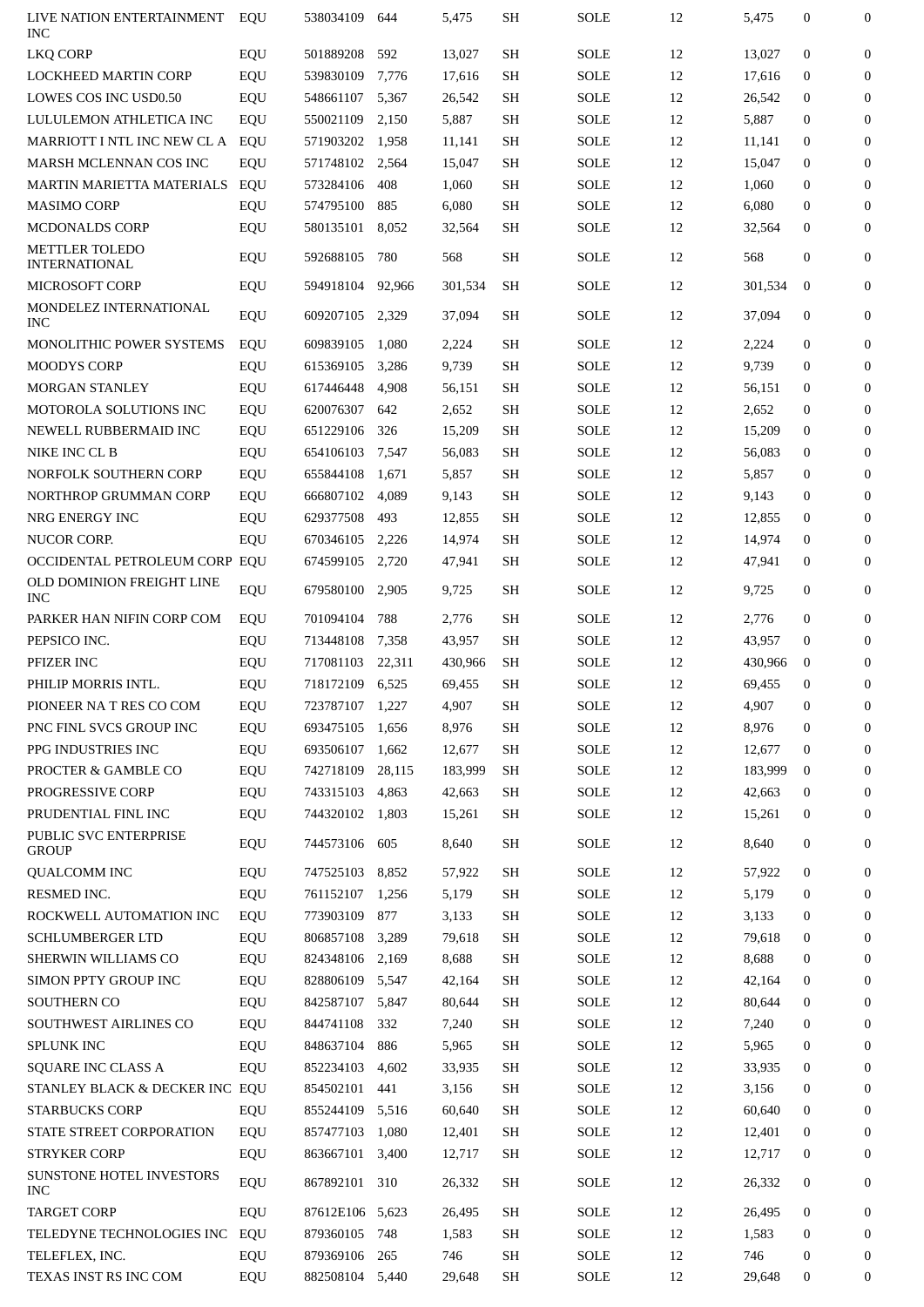| THERMO FIS HER SCIENTIFIC<br>INC COM                             | EQU        | 883556102 6.071        |            | 10,279          | SH        | <b>SOLE</b>                | 12       | 10,279          | $\mathbf{0}$                     | 0                |
|------------------------------------------------------------------|------------|------------------------|------------|-----------------|-----------|----------------------------|----------|-----------------|----------------------------------|------------------|
| <b>TRANSDIGM GROUP INC</b>                                       | EQU        | 893641100              | 859        | 1,319           | SH        | SOLE                       | 12       | 1,319           | $\mathbf{0}$                     | $\Omega$         |
| TRAVELERS COS INC                                                | EQU        | 89417E109              | 2,413      | 13,207          | <b>SH</b> | <b>SOLE</b>                | 12       | 13,207          | $\mathbf{0}$                     | $\boldsymbol{0}$ |
| TYSON FOODS INC CLASS A                                          | EQU        | 902494103              | 1,602      | 17,870          | SН        | SOLE                       | 12       | 17,870          | $\mathbf{0}$                     | $\mathbf{0}$     |
| U G I CORP.                                                      | EQU        | 902681105              | 597        | 16,470          | SH        | SOLE                       | 12       | 16,470          | $\mathbf{0}$                     | $\boldsymbol{0}$ |
| UNION PACIFIC CORP                                               | EQU        | 907818108              | 8,523      | 31,197          | SH        | SOLE                       | 12       | 31,197          | $\mathbf{0}$                     | $\boldsymbol{0}$ |
| UNITED PARCEL SERVICE INC<br><b>CLASS B</b>                      | EQU        | 911312106              | 7,335      | 34,200          | <b>SH</b> | SOLE                       | 12       | 34,200          | $\mathbf{0}$                     | $\boldsymbol{0}$ |
| VERISIGN INC.                                                    | EQU        | 92343E102              | 3,239      | 14,562          | SH        | <b>SOLE</b>                | 12       | 14,562          | $\mathbf{0}$                     | $\boldsymbol{0}$ |
| <b>VM WARE INC</b>                                               | EQU        | 928563402              | 1,775      | 15,590          | SH        | SOLE                       | 12       | 15,590          | $\Omega$                         | $\boldsymbol{0}$ |
| <b>WABTEC</b>                                                    | EQU        | 929740108              | 1,608      | 16,723          | SH        | SOLE                       | 12       | 16,723          | $\mathbf{0}$                     | $\mathbf{0}$     |
| WALGREENS BOOTS ALLIANCE                                         | EQU        | 931427108              | 684        | 15,285          | <b>SH</b> | SOLE                       | 12       | 15,285          | $\mathbf{0}$                     | $\Omega$         |
| <b>WALMART INC</b>                                               | EQU        | 931142103              | 6,843      | 45,948          | SH        | SOLE                       | 12       | 45,948          | $\Omega$                         | $\mathbf{0}$     |
| <b>WELLS FARGO CO</b>                                            | EQU        | 949746101              | 8,065      | 166,418         | SH        | SOLE                       | 12       | 166,418         | $\bf{0}$                         | $\mathbf{0}$     |
| WESTERN DIGITAL CORP.                                            | EQU        | 958102105              | 873        | 17,574          | <b>SH</b> | <b>SOLE</b>                | 12       | 17,574          | $\mathbf{0}$                     | $\Omega$         |
| <b>WEYERHAEUSER CO</b>                                           | EQU        | 962166104              | 2,274      | 60,009          | <b>SH</b> | <b>SOLE</b>                | 12       | 60,009          | $\mathbf{0}$                     | $\mathbf{0}$     |
| WYNN RESOR TS LTD COM                                            | EQU        | 983134107              | 647        | 8,108           | SH        | SOLE                       | 12       | 8,108           | $\mathbf{0}$                     | $\mathbf{0}$     |
| ALEXANDRIA REAL ESTATE                                           | EQU        | 015271109              | 559        | 2,779           | <b>SH</b> | SOLE                       | 12       | 2,779           | $\mathbf{0}$                     | $\Omega$         |
| <b>CAMDEN PROP</b>                                               | EQU        | 133131102              | 673        | 4,051           | SH        | SOLE                       | 12       | 4,051           | $\mathbf{0}$                     | $\mathbf{0}$     |
| <b>DUKE REALTY REIT CORP</b>                                     | EQU        | 264411505              | 3,160      | 54,423          | SH        | <b>SOLE</b>                | 12       | 54,423          | $\mathbf{0}$                     | $\mathbf{0}$     |
| REALTY INCOME CORP                                               | EQU        | 756109104              | 4,109      | 59,290          | <b>SH</b> | SOLE                       | 12       | 59,290          | $\mathbf{0}$                     | $\mathbf{0}$     |
| <b>REGENCY CENTERS</b><br><b>CORPORATION</b>                     | EQU        | 758849103              | 621        | 8,705           | SH        | <b>SOLE</b>                | 12       | 8,705           | $\mathbf{0}$                     | $\mathbf{0}$     |
| <b>SUN COMMUNITIES</b>                                           | EQU        | 866674104              | 5,335      | 30,437          | SH        | SOLE                       | 12       | 30,437          | $\mathbf{0}$                     | $\mathbf{0}$     |
| <b>ISHARES NATIONAL MUNI</b><br><b>BOND ETF</b>                  | EQU        | 464288414              | 37,771     | 344,501         | <b>SH</b> | <b>SOLE</b>                | 12       | 344,501         | $\mathbf{0}$                     | $\mathbf{0}$     |
| AFLAC INC.                                                       | EQU        | 001055102              | 3,149      | 48,905          | SH        | SOLE                       | 12       | 48,905          | $\mathbf{0}$                     | $\mathbf{0}$     |
| AIR PRODUCTS & CHEM                                              | EQU        | 009158106              | 881        | 3,525           | <b>SH</b> | <b>SOLE</b>                | 12       | 3,525           | $\mathbf{0}$                     | $\mathbf{0}$     |
| ALIGN TECHNOLOGY INC                                             | EQU        | 016255101              | 1,283      | 2,943           | SH        | <b>SOLE</b>                | 12       | 2,943           | $\mathbf{0}$                     | $\mathbf{0}$     |
| AMERICAN INTL GROUP INC                                          | EQU        | 026874784              | 1,060      | 16,891          | SH        | <b>SOLE</b>                | 12       | 16,891          | $\mathbf{0}$                     | $\mathbf{0}$     |
| AMERICAN WATER WORKS CO<br><b>INC</b>                            | EQU        | 030420103              | 215        | 1,300           | SH        | <b>SOLE</b>                | 12       | 1,300           | $\Omega$                         | $\mathbf{0}$     |
| AMERISOURCEBERGEN CORP                                           | EQU        | 03073E105 2,868        |            | 18,535          | <b>SH</b> | SOLE                       | 12       | 18,535          | $\Omega$                         | $\Omega$         |
| <b>AMPHENOL CORP.</b>                                            | EQU        | 032095101 2,965        |            | 39,350          | SH        | <b>SOLE</b>                | 12       | 39,350          | 0                                | 0                |
| ANALOG DEVICES INC                                               | EQU        | 032654105 3,647        |            | 22,078          | SH        | <b>SOLE</b>                | 12       | 22,078          | $\mathbf{0}$                     | 0                |
| <b>AUTOZONE INC</b>                                              | EQU        | 053332102 2,394        |            | 1,171           | SH        | <b>SOLE</b>                | 12       | 1,171           | $\boldsymbol{0}$                 | 0                |
| CADENCE DESIGN SYSTEMS INC EQU                                   |            | 127387108 3,823        |            | 23,247          | SH        | <b>SOLE</b>                | 12       | 23,247          | $\boldsymbol{0}$                 | 0                |
| <b>CERNER CORP</b>                                               | EQU        | 156782104 3,151        |            | 33,680          | SH        | <b>SOLE</b>                | 12       | 33,680          | 0                                | 0                |
| CITIZENS FINANCIAL GROUP                                         | EQU        | 174610105 1,263        |            | 27,859          | SH        | <b>SOLE</b>                | 12       | 27,859          | $\boldsymbol{0}$                 | 0                |
| <b>CLOROX CO</b>                                                 | EQU        | 189054109              | 605        | 4,352           |           |                            |          | 4,352           | $\boldsymbol{0}$                 | 0                |
| <b>COMERICA INC</b>                                              | EQU        |                        |            |                 |           |                            |          |                 |                                  |                  |
| DARDEN RESTAURANTS INC                                           |            |                        |            |                 | SH        | SOLE                       | 12       |                 |                                  |                  |
|                                                                  |            | 200340107              | 876        | 9,682           | SH        | SOLE                       | 12       | 9,682           | $\boldsymbol{0}$                 | 0                |
|                                                                  | EQU        | 237194105              | 943<br>224 | 7,090           | SH        | SOLE                       | 12       | 7,090           | 0<br>$\mathbf{0}$                | 0<br>0           |
| DOCUSIGN INC                                                     | EQU        | 256163106              |            | 2,094           | SH        | <b>SOLE</b>                | 12       | 2,094           |                                  |                  |
| DOVER CORP COM                                                   | EQU        | 260003108 1,174        |            | 7,485           | SH        | SOLE                       | 12       | 7,485           | $\boldsymbol{0}$                 | 0                |
| ELECTRONIC ARTS INC                                              | EQU        | 285512109 1,739        |            | 13,744          | SH        | SOLE                       | 12       | 13,744          | $\boldsymbol{0}$                 | 0<br>0           |
| EQUIFAX IN C COM                                                 | EQU        | 294429105              | 323        | 1,362           | SH        | SOLE                       | 12       | 1,362           | $\boldsymbol{0}$                 | 0                |
| EQUITABLE HOLDINGS INC                                           | EQU        | 29452E101 479          |            | 15,491          | SH        | SOLE                       | 12       | 15,491          | $\boldsymbol{0}$                 | 0                |
| F5 NETWORKS INC                                                  | EQU        | 315616102 1,441        |            | 6,898           | SH        | SOLE                       | 12       | 6,898           | $\boldsymbol{0}$                 |                  |
| FIFTH THIRD BANCORP                                              | EQU        | 316773100 1,191        |            | 27,679          | SH        | SOLE                       | 12       | 27,679          | $\boldsymbol{0}$                 | 0                |
| FORTINET INC                                                     | EQU        | 34959E109 2,117        |            | 6,196           | SH        | <b>SOLE</b>                | 12       | 6,196           | $\boldsymbol{0}$                 | 0                |
| <b>GARTNER GROUP INC NEW</b>                                     | EQU        | 366651107 946          |            | 3,180           | SH        | SOLE                       | 12       | 3,180           | $\mathbf{0}$                     | $\mathbf{0}$     |
| <b>GENERAL MLS INC</b>                                           | EQU        | 370334104              | 597        | 8,811           | SH        | SOLE                       | 12       | 8,811           | $\boldsymbol{0}$                 | 0                |
| <b>GENUINE PARTS CO</b>                                          | EQU        | 372460105              | 727        | 5,767           | SH        | SOLE                       | 12       | 5,767           | $\boldsymbol{0}$                 | 0                |
| <b>GRAINGER W W INC</b>                                          | EQU        | 384802104 1,609        |            | 3,119           | SH        | SOLE                       | 12       | 3,119           | $\boldsymbol{0}$                 | 0                |
| <b>HALLIBURTON CO</b>                                            | EQU        | 406216101 2,717        |            | 71,755          | SH        | SOLE                       | 12       | 71,755          | $\boldsymbol{0}$                 | 0                |
| HUNT TRANSPORT SVC                                               | EQU        | 445658107 1,393        |            | 6,936           | SH        | <b>SOLE</b>                | 12       | 6,936           | $\mathbf{0}$                     | 0                |
| HUNTINGTON BANCSHARES INC EQU                                    |            | 446150104 1,603        |            | 109,632         | SH        | SOLE                       | 12       | 109,632         | $\mathbf{0}$                     | 0                |
| <b>INTERNATIONAL PAPER CO</b><br><b>INTERPUBLIC GROUP OF COS</b> | EQU<br>EQU | 460146103<br>460690100 | 393<br>430 | 8,517<br>12,125 | SH<br>SH  | <b>SOLE</b><br><b>SOLE</b> | 12<br>12 | 8,517<br>12,125 | $\mathbf{0}$<br>$\boldsymbol{0}$ | 0                |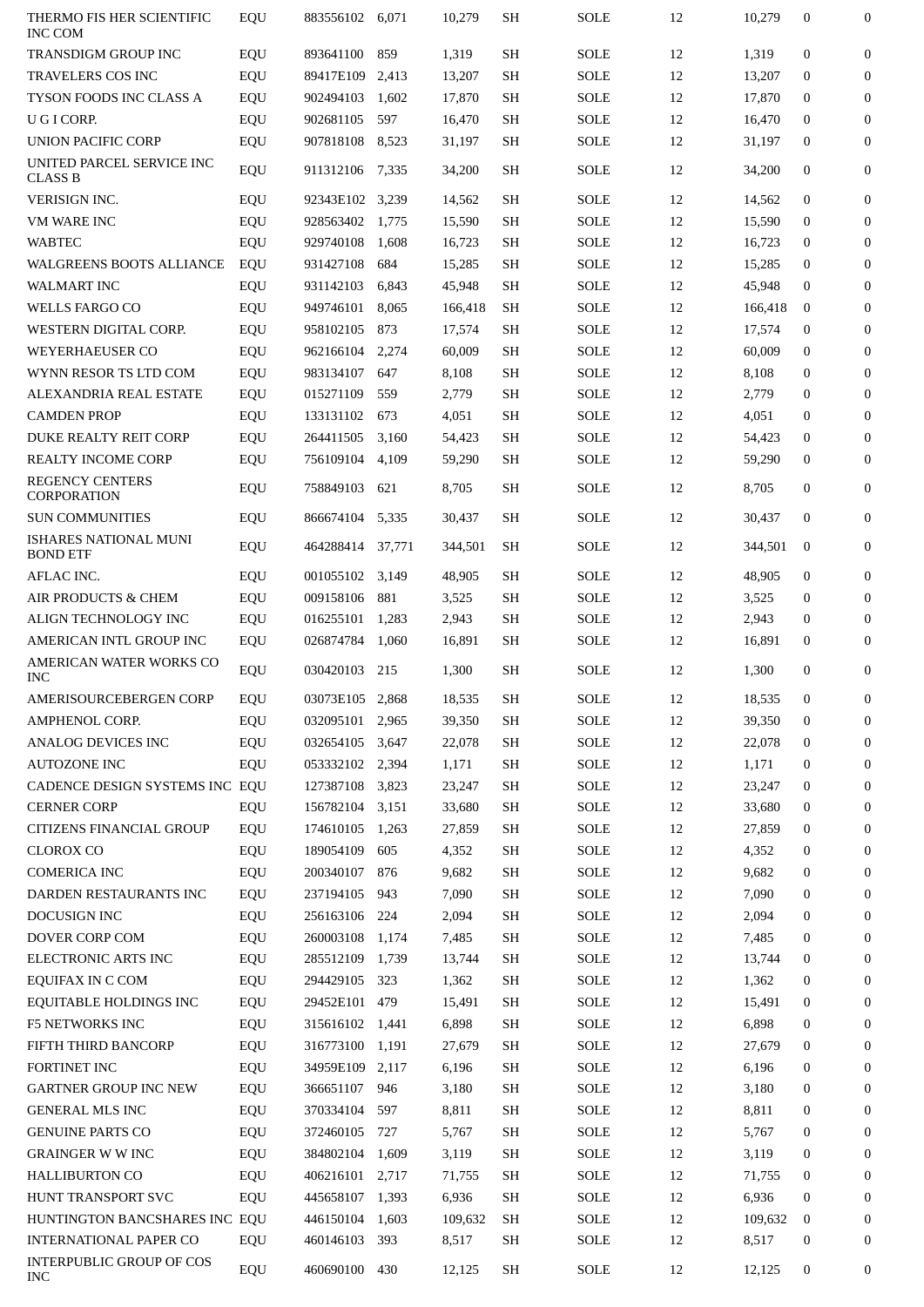| <b>INTRNTNL F LAVRS FRAGRNCS</b><br><b>INCCOM</b> | EQU | 459506101       | 1,647   | 12,540  | SH        | SOLE        | 12 | 12,540  | $\bf{0}$     | $\mathbf{0}$     |
|---------------------------------------------------|-----|-----------------|---------|---------|-----------|-------------|----|---------|--------------|------------------|
| <b>KEYCORP NEW COM</b>                            | EQU | 493267108       | 790     | 35,310  | SH        | SOLE        | 12 | 35,310  | $\mathbf{0}$ | $\mathbf{0}$     |
| KIMBERLY-CLARK CORP                               | EQU | 494368103       | 1,522   | 12,354  | <b>SH</b> | SOLE        | 12 | 12,354  | $\Omega$     | $\mathbf{0}$     |
| <b>KLA CORP</b>                                   | EQU | 482480100       | 1,986   | 5,424   | <b>SH</b> | SOLE        | 12 | 5,424   | $\mathbf{0}$ | $\boldsymbol{0}$ |
| <b>KRAFT HEINZ ORD</b>                            | EQU | 500754106       | 772     | 19,610  | SH        | SOLE        | 12 | 19,610  | $\bf{0}$     | $\mathbf{0}$     |
| LAMB WESTON HOLDINGS INC                          | EQU | 513272104       | 357     | 5,964   | <b>SH</b> | SOLE        | 12 | 5,964   | $\mathbf{0}$ | $\mathbf{0}$     |
| LINCOLN NA TL CORP IN COM                         | EQU | 534187109       | 726     | 11,108  | SH        | SOLE        | 12 | 11,108  | $\mathbf{0}$ | $\boldsymbol{0}$ |
| <b>MASCO CORP</b>                                 | EQU | 574599106       | 226     | 4,433   | SH        | SOLE        | 12 | 4,433   | $\bf{0}$     | $\mathbf{0}$     |
| MGM RESORTS INTERNATIONAL EQU                     |     | 552953101       | 963     | 22,969  | SH        | SOLE        | 12 | 22,969  | $\mathbf{0}$ | $\mathbf{0}$     |
| MICROCHIP TECHNOLOGY INC                          | EQU | 595017104       | 1,175   | 15,631  | SH        | SOLE        | 12 | 15,631  | $\mathbf{0}$ | $\boldsymbol{0}$ |
| MICRON TEC HNOLOGY INC<br><b>COM</b>              | EQU | 595112103       | 4,862   | 62,419  | SH        | SOLE        | 12 | 62,419  | $\bf{0}$     | 0                |
| NEWMONT CORP                                      | EQU | 651639106       | 4,071   | 51,236  | <b>SH</b> | SOLE        | 12 | 51,236  | $\mathbf{0}$ | $\mathbf{0}$     |
| NortonLife Lock Inc                               | EQU | 668771108       | 841     | 31,701  | SH        | SOLE        | 12 | 31,701  | $\mathbf{0}$ | $\mathbf{0}$     |
| OKTA INC CLASS A                                  | EQU | 679295105       | 223     | 1,480   | SH        | SOLE        | 12 | 1,480   | $\mathbf{0}$ | $\mathbf{0}$     |
| <b>OMEGA HEALTHCARE</b><br><b>INVESTORS</b>       | EQU | 681936100       | 1,546   | 49,605  | <b>SH</b> | SOLE        | 12 | 49,605  | $\mathbf{0}$ | $\boldsymbol{0}$ |
| ON SEMICONDUCTOR CORP                             | EQU | 682189105       | 1,218   | 19,448  | SH        | SOLE        | 12 | 19.448  | $\mathbf{0}$ | $\boldsymbol{0}$ |
| <b>ONEOK INC</b>                                  | EQU | 682680103       | 849     | 12,016  | <b>SH</b> | SOLE        | 12 | 12,016  | $\mathbf{0}$ | $\mathbf{0}$     |
| PACCAR INC                                        | EQU | 693718108       | 645     | 7,322   | SH        | SOLE        | 12 | 7,322   | $\mathbf{0}$ | $\mathbf{0}$     |
| PALO ALTO NETWORKS INC                            | EQU | 697435105       | 2,900   | 4,658   | SH        | SOLE        | 12 | 4,658   | $\mathbf{0}$ | $\bf{0}$         |
| PAYCHEX INC                                       | EQU | 704326107       | 2,107   | 15,442  | SH        | <b>SOLE</b> | 12 | 15,442  | $\mathbf{0}$ | $\mathbf{0}$     |
| PEOPLES UNITED FINANCIAL<br><b>INC</b>            | EQU | 712704105       | 547     | 27,364  | SH        | SOLE        | 12 | 27,364  | $\mathbf{0}$ | $\mathbf{0}$     |
| PHILLIPS 66                                       | EQU | 718546104       | 441     | 5,102   | SH        | SOLE        | 12 | 5,102   | $\mathbf{0}$ | $\mathbf{0}$     |
| <b>REINSURANCE GROUP</b><br>AMERICA INC           | EQU | 759351604       | 297     | 2,711   | SH        | SOLE        | 12 | 2,711   | $\mathbf{0}$ | $\mathbf{0}$     |
| REPUBLIC S VCS INC COM                            | EQU | 760759100       | 1,412   | 10,656  | SH        | SOLE        | 12 | 10,656  | $\mathbf{0}$ | $\mathbf{0}$     |
| ROPER TECHNOLOGIES INC                            | EQU | 776696106       | 848     | 1,796   | SH        | SOLE        | 12 | 1,796   | $\bf{0}$     | $\mathbf{0}$     |
| ROSS STORES, INC.                                 | EQU | 778296103       | 3,411   | 37,711  | SH        | SOLE        | 12 | 37,711  | $\mathbf{0}$ | $\mathbf{0}$     |
| <b>SEMPRA ENERGY</b>                              | EQU | 816851109       | 5,675   | 33,755  | SH        | <b>SOLE</b> | 12 | 33,755  | $\mathbf{0}$ | $\boldsymbol{0}$ |
| <b>SYNOPSYS INC</b>                               | EQU | 871607107       | 1,579   | 4,737   | SH        | <b>SOLE</b> | 12 | 4,737   | $\mathbf{0}$ | $\bf{0}$         |
| <b>SYSCO CORP</b>                                 | EQU | 871829107       | 999     | 12,237  | <b>SH</b> | <b>SOLE</b> | 12 | 12,237  | $\Omega$     | $\mathbf{0}$     |
| <b>T-MOBILE US INC</b>                            | EQU | 872590104 4,375 |         | 34,085  | SH        | SOLE        | 12 | 34,085  | $\mathbf{0}$ | $\bf{0}$         |
| TEXTRON IN C COM                                  | EQU | 883203101       | 1,362   | 18,314  | SH        | <b>SOLE</b> | 12 | 18,314  | $\mathbf{0}$ | $\bf{0}$         |
| TJX COMPANIES INC                                 | EQU | 872540109       | 1,805   | 29,789  | SH        | <b>SOLE</b> | 12 | 29,789  | $\mathbf{0}$ | $\bf{0}$         |
| TRACTOR SUPPLY CO                                 | EQU | 892356106       | 1,336   | 5,723   | SH        | <b>SOLE</b> | 12 | 5,723   | $\mathbf{0}$ | $\bf{0}$         |
| UNITED RENTALS INC                                | EQU | 911363109       | 2,350   | 6,615   | SH        | SOLE        | 12 | 6,615   | $\mathbf{0}$ | $\bf{0}$         |
| VEEVA SYSTEMS INC CLASS A                         | EQU | 922475108       | 659     | 3,101   | SH        | SOLE        | 12 | 3,101   | $\mathbf{0}$ | $\mathbf{0}$     |
| <b>VORNADO RLTY TR</b>                            | EQU | 929042109       | 277     | 6,120   | SH        | <b>SOLE</b> | 12 | 6,120   | $\mathbf{0}$ | $\bf{0}$         |
| WILLIAMS COS INC                                  | EQU | 969457100       | 1,789   | 53,555  | SH        | SOLE        | 12 | 53,555  | $\mathbf{0}$ | $\bf{0}$         |
| YUM! BRANDS INC                                   | EQU | 988498101       | 1,416   | 11,944  | SH        | <b>SOLE</b> | 12 | 11,944  | $\mathbf{0}$ | $\bf{0}$         |
| BILL COM HOLDINGS INC                             | EQU | 090043100       | 928     | 4,090   | SH        | <b>SOLE</b> | 12 | 4,090   | $\mathbf{0}$ | $\mathbf{0}$     |
| CROWN HOLDINGS INC                                | EQU | 228368106       | 2,424   | 19,379  | SH        | SOLE        | 12 | 19,379  | $\mathbf{0}$ | $\bf{0}$         |
| NATIONAL RETAIL PROPERTIES<br><b>REIT IN</b>      | EQU | 637417106       | 683     | 15,190  | SH        | <b>SOLE</b> | 12 | 15,190  | $\bf{0}$     | $\mathbf{0}$     |
| TYLER TECHNOLOGIES                                | EQU | 902252105       | 3,104   | 6,977   | SH        | <b>SOLE</b> | 12 | 6,977   | $\bf{0}$     | $\bf{0}$         |
| WEST PHARMACEUTICAL<br><b>SERVICES</b>            | EQU | 955306105       | 1,877   | 4,571   | SH        | SOLE        | 12 | 4,571   | $\bf{0}$     | 0                |
| ALLEGHANY CORP.                                   | EQU | 017175100       | 958     | 1,131   | SH        | SOLE        | 12 | 1,131   | $\mathbf{0}$ | $\mathbf{0}$     |
| AMERICAN FINANCIAL GROUP<br><b>INC</b>            | EQU | 025932104       | 367     | 2,522   | <b>SH</b> | <b>SOLE</b> | 12 | 2,522   | $\bf{0}$     | 0                |
| BIO RAD LABORATORIES INC                          | EQU | 090572207       | 1,370   | 2,433   | SH        | SOLE        | 12 | 2,433   | $\mathbf{0}$ | $\bf{0}$         |
| <b>BURLINGTON STORES INC</b>                      | EQU | 122017106       | 259     | 1,420   | SH        | SOLE        | 12 | 1,420   | $\mathbf{0}$ | $\bf{0}$         |
| <b>CARMAX INC</b>                                 | EQU | 143130102       | 820     | 8,504   | SH        | SOLE        | 12 | 8,504   | $\mathbf{0}$ | $\bf{0}$         |
| <b>CINCINNATI FINL CORP</b>                       | EQU | 172062101       | 1,048   | 7,708   | SH        | <b>SOLE</b> | 12 | 7,708   | $\mathbf{0}$ | $\bf{0}$         |
| <b>CITRIX SYS INC</b>                             | EQU | 177376100       | 712     | 7,053   | SH        | <b>SOLE</b> | 12 | 7,053   | $\mathbf{0}$ | $\mathbf{0}$     |
| <b>GLOBE LIFE INC</b>                             | EQU | 37959E102 351   |         | 3,493   | SH        | <b>SOLE</b> | 12 | 3,493   | $\mathbf{0}$ | $\mathbf{0}$     |
| HARTFORD FINANCIAL SVCS<br>GRP                    | EQU | 416515104       | 687     | 9,564   | SH        | <b>SOLE</b> | 12 | 9,564   | $\mathbf{0}$ | $\mathbf{0}$     |
| ISHARES CORE S&P 500 ETF                          | EQU | 464287200       | 108,620 | 239,415 | <b>SH</b> | SOLE        | 12 | 239,415 | $\bf{0}$     | 0                |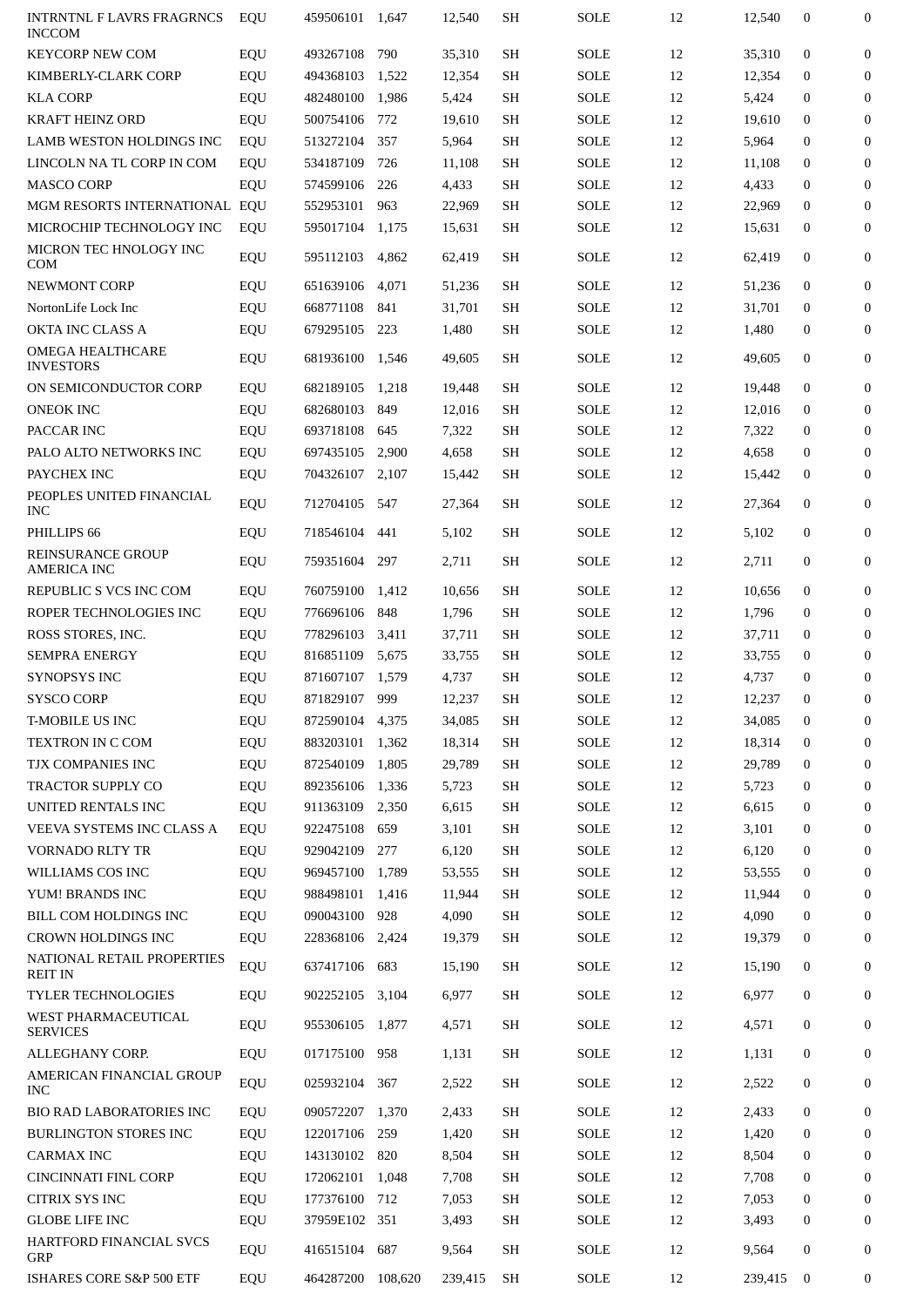| JACOBS ENGINEERING GROUP<br><b>INC</b>                | EQU        | 469814107                        | 3,142 | 22,799          | SH              | <b>SOLE</b>                | 12       | 22,799          | $\boldsymbol{0}$             | 0                 |
|-------------------------------------------------------|------------|----------------------------------|-------|-----------------|-----------------|----------------------------|----------|-----------------|------------------------------|-------------------|
| LEIDOS HOLDINGS INC                                   | EQU        | 525327102                        | 1,280 | 11,851          | SH              | <b>SOLE</b>                | 12       | 11,851          | $\mathbf{0}$                 | $\boldsymbol{0}$  |
| LENNOX INTERNATIONAL INC                              | EQU        | 526107107                        | 255   | 990             | SH              | <b>SOLE</b>                | 12       | 990             | $\Omega$                     | 0                 |
| <b>LOEWS CORP</b>                                     | EQU        | 540424108                        | 3,476 | 53,625          | SH              | <b>SOLE</b>                | 12       | 53,625          | $\mathbf{0}$                 | $\boldsymbol{0}$  |
| NASDAQ OMX GROUP                                      | EQU        | 631103108                        | 326   | 1,831           | SH              | <b>SOLE</b>                | 12       | 1,831           | 0                            | $\boldsymbol{0}$  |
| <b>OGE ENERGY CORP</b>                                | EQU        | 670837103                        | 1,344 | 32,963          | SH              | <b>SOLE</b>                | 12       | 32,963          | $\mathbf{0}$                 | $\boldsymbol{0}$  |
| PERKINELMER INC                                       | EQU        | 714046109                        | 376   | 2,154           | SH              | <b>SOLE</b>                | 12       | 2,154           | $\mathbf{0}$                 | $\boldsymbol{0}$  |
| PULTE GROUP INC                                       | EQU        | 745867101                        | 1,094 | 26,116          | SH              | <b>SOLE</b>                | 12       | 26,116          | $\mathbf{0}$                 | $\boldsymbol{0}$  |
| SMITH (A.O.)                                          | EQU        | 831865209                        | 746   | 11,679          | SH              | <b>SOLE</b>                | 12       | 11,679          | $\mathbf{0}$                 | $\boldsymbol{0}$  |
| SNAP ON IN C COM                                      | EQU        | 833034101                        | 1,335 | 6,496           | SH              | <b>SOLE</b>                | 12       | 6,496           | $\mathbf{0}$                 | $\mathbf{0}$      |
| TERADYNE I NC COM                                     | EQU        | 880770102                        | 392   | 3,316           | SH              | <b>SOLE</b>                | 12       | 3,316           | $\mathbf{0}$                 | $\mathbf{0}$      |
| UDR INC                                               | EQU        | 902653104                        | 2,717 | 47,360          | SH              | <b>SOLE</b>                | 12       | 47,360          | $\mathbf{0}$                 | $\mathbf{0}$      |
| UNIVERSAL HEALTH SERVICES<br><b>INC</b>               | EQU        | 913903100 1,873                  |       | 12,922          | SH              | <b>SOLE</b>                | 12       | 12,922          | $\mathbf{0}$                 | $\mathbf{0}$      |
| VULCAN MAT LS CO COM                                  | EQU        | 929160109                        | 497   | 2,706           | SH              | <b>SOLE</b>                | 12       | 2,706           | $\mathbf{0}$                 | 0                 |
| LIBERTY BROADBAND CORP<br><b>SERIES C</b>             | EQU        | 530307305                        | 743   | 5,487           | SH              | <b>SOLE</b>                | 12       | 5,487           | $\mathbf{0}$                 | 0                 |
| ROLLINS, INC                                          | EQU        | 775711104                        | 817   | 23,314          | SH              | <b>SOLE</b>                | 12       | 23,314          | $\mathbf{0}$                 | 0                 |
| <b>TRIMBLE NAVIGATION</b>                             | EQU        | 896239100                        | 1,428 | 19,790          | SH              | <b>SOLE</b>                | 12       | 19,790          | $\mathbf{0}$                 | $\mathbf{0}$      |
| VICI PPTYS INC                                        | EQU        | 925652109                        | 6,288 | 220,956         | SH              | <b>SOLE</b>                | 12       | 220,956         | $\mathbf{0}$                 | $\mathbf{0}$      |
| ZEBRA TECHNOLOGIES CORP.                              | EQU        | 989207105                        | 2,284 | 5,520           | <b>SH</b>       | <b>SOLE</b>                | 12       | 5,520           | $\mathbf{0}$                 | 0                 |
| <b>CINTAS COR P COM</b>                               | EQU        | 172908105                        | 3,646 | 8,572           | SH              | <b>SOLE</b>                | 12       | 8,572           | 0                            | $\mathbf{0}$      |
| <b>AON PLC CLASS A</b>                                | EQU        | G0403H108 2,811                  |       | 8,631           | SH              | <b>SOLE</b>                | 12       | 8,631           | $\mathbf{0}$                 | $\mathbf{0}$      |
| <b>CARRIER GLOBAL CORP</b>                            | EQU        | 14448C104 1,410                  |       | 30,738          | SH              | <b>SOLE</b>                | 12       | 30,738          | $\mathbf{0}$                 | 0                 |
| <b>HEICO CORP CL A</b>                                |            | 422806208                        | 295   | 2,325           | SH              | <b>SOLE</b>                | 12       | 2,325           | $\mathbf{0}$                 | $\mathbf{0}$      |
| <b>HOWMET AEROSPACE INC</b>                           | EQU        | 443201108                        | 410   | 11,395          | SH              | <b>SOLE</b>                | 12       | 11,395          | $\mathbf{0}$                 | $\mathbf{0}$      |
| <b>MODERNA INC</b>                                    | EQU        | 60770K107 3,155                  |       | 18,318          | SH              | <b>SOLE</b>                | 12       | 18,318          | $\mathbf{0}$                 | $\mathbf{0}$      |
|                                                       | EQU        |                                  |       |                 |                 |                            |          |                 |                              |                   |
| OTIS WORLDWIDE CORP<br>RAYTHEON TECHNOLOGIES          | EQU<br>EQU | 68902V107 745<br>75513E101 6,757 |       | 9,684<br>68,205 | SH<br><b>SH</b> | <b>SOLE</b><br><b>SOLE</b> | 12<br>12 | 9,684<br>68,205 | $\mathbf{0}$<br>$\mathbf{0}$ | $\mathbf{0}$<br>0 |
| <b>CORP</b><br><b>ZOOM VIDEO</b>                      | EQU        | 98980L101 964                    |       | 8,226           | SH              | SOLE                       | 12       | 8,226           | 0                            | $\mathbf{0}$      |
| <b>COMMUNICATIONS INC CLAS</b><br>DATADOG INC CLASS A | <b>EQU</b> | 23804L103 1,279                  |       | 8.443           | SH              | <b>SOLE</b>                | 12       | 8.443           | $\Omega$                     | 0                 |
| <b>ALLSTATE CORP</b>                                  | EQU        | 020002101 0                      |       | 37,471          | SН              | <b>SOLE</b>                | 12       | 37,471          | $\mathbf{0}$                 | 0                 |
| CAESARS ENTERTAINMENT INC                             | EQU        | 12769G100 1,214                  |       | 15,698          | SH              | <b>SOLE</b>                | 12       | 15,698          | $\mathbf{0}$                 | $\mathbf{0}$      |
| <b>MATCH GROUP INC</b>                                | EQU        | 57667L107 654                    |       | 6,014           | SH              | <b>SOLE</b>                | 12       | 6,014           | $\boldsymbol{0}$             | $\overline{0}$    |
| PELOTON INTERACTIVE CLASS                             |            |                                  |       |                 |                 |                            |          |                 |                              |                   |
| A INC<br>ISHARES BROAD USD HIGH                       | EQU        | 70614W100 1,077                  |       | 40,782          | SH              | <b>SOLE</b>                | 12       | 40,782          | $\mathbf{0}$                 | $\mathbf{0}$      |
| YIELD CORPO                                           | EQU        | 46435U853 19,430                 |       | 500,000         | <b>SH</b>       | <b>SOLE</b>                | 12       | 500,000         | $\mathbf{0}$                 | $\mathbf{0}$      |
| <b>APARTMENT INCOME REIT</b><br>CORP                  | EQU        | 03750L109                        | 509   | 9,520           | SH              | <b>SOLE</b>                | 12       | 9,520           | $\boldsymbol{0}$             | $\overline{0}$    |
| <b>SEAGEN INC</b>                                     | EQU        | 81181C104                        | 580   | 4,027           | SH              | <b>SOLE</b>                | 12       | 4,027           | $\mathbf{0}$                 | $\mathbf{0}$      |
| <b>VIATRIS INC</b>                                    | EQU        | 92556V106 697                    |       | 64,021          | SH              | <b>SOLE</b>                | 12       | 64,021          | $\mathbf{0}$                 | $\mathbf{0}$      |
| ISHARES DJ SELECT DIVIDEND                            | EQU        | 464287168                        | 4,744 | 37,022          | SH              | <b>SOLE</b>                | 12       | 37,022          | $\mathbf{0}$                 | $\mathbf{0}$      |
| <b>CLOUDFLARE INC CLASS A</b>                         | EQU        | 18915M107 1,884                  |       | 15,737          | SH              | <b>SOLE</b>                | 12       | 15,737          | $\mathbf{0}$                 | $\mathbf{0}$      |
| DRAFTKINGS INC CLASS A                                | EQU        | 26142R104 821                    |       | 42,178          | SH              | <b>SOLE</b>                | 12       | 42,178          | $\mathbf{0}$                 | 0                 |
| <b>AVANTOR INC</b>                                    | EQU        | 05352A100 532                    |       | 15,718          | SH              | <b>SOLE</b>                | 12       | 15,718          | $\mathbf{0}$                 | $\mathbf{0}$      |
| LUMEN TECHNOLOGIES INC                                | EQU        | 550241103                        | 256   | 22,723          | SH              | <b>SOLE</b>                | 12       | 22,723          | $\mathbf{0}$                 | $\mathbf{0}$      |
| MERCADOLIBRE INC                                      | EQU        | 58733R102 2,481                  |       | 2,086           | <b>SH</b>       | <b>SOLE</b>                | 12       | 2,086           | $\mathbf{0}$                 | $\mathbf{0}$      |
| SNOWFLAKE CLASS A                                     | EQU        | 833445109                        | 2,635 | 11,501          | SH              | <b>SOLE</b>                | 12       | 11,501          | $\mathbf{0}$                 | $\mathbf{0}$      |
| SAFEHOLD INC                                          | EQU        | 78645L100 1,606                  |       | 28,961          | SH              | <b>SOLE</b>                | 12       | 28,961          | $\mathbf{0}$                 | $\mathbf{0}$      |
| ZOOMINFO TECHNOLOGIES INC<br><b>CLASS A</b>           | EQU        | 98980F104 1,654                  |       | 27,689          | SH              | SOLE                       | 12       | 27,689          | $\mathbf{0}$                 | $\mathbf{0}$      |
| UNITY SOFTWARE INC                                    | EQU        | 91332U101 490                    |       | 4,944           | SH              | <b>SOLE</b>                | 12       | 4,944           | $\mathbf{0}$                 | 0                 |
| ISHARES MSCI EAFE INDEX<br><b>FUND</b>                | EQU        | 464287465                        | 5,656 | 76,842          | SH              | SOLE                       | 12       | 76,842          | $\mathbf{0}$                 | 0                 |
| <b>IAC INTERACTIVE</b>                                | EQU        | 44891N208 697                    |       | 6,950           | SH              | <b>SOLE</b>                | 12       | 6,950           | $\boldsymbol{0}$             | 0                 |
| <b>SEAGATE TECHNOLOGY</b><br><b>HOLDINGS PLC</b>      | EQU        | G7997R103 1,012                  |       | 11,260          | SH              | SOLE                       | 12       | 11,260          | $\mathbf{0}$                 | $\mathbf{0}$      |
| <b>CLARIVATE PLC</b>                                  | EQU        | G21810109 742                    |       | 44,272          | SH              | <b>SOLE</b>                | 12       | 44,272          | $\mathbf{0}$                 | 0                 |
| DT MIDSTREAM INC                                      | EQU        | 23345M107 223                    |       | 4,104           | SH              | <b>SOLE</b>                | 12       | 4,104           | $\mathbf{0}$                 | 0                 |